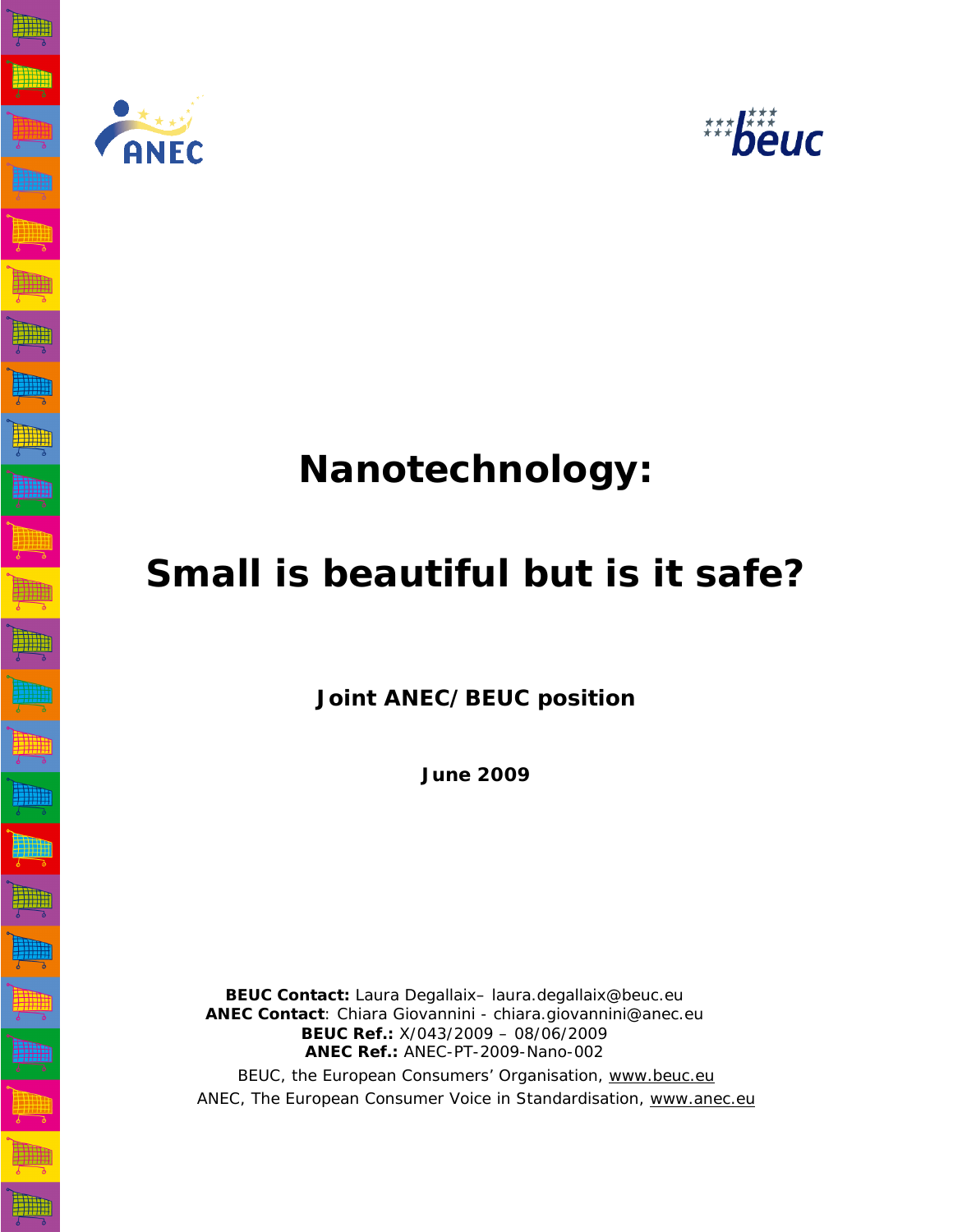



# **Executive Summary**

Nanotechnologies are a range of technologies that use materials on an incredibly small scale. One nanometre is a millionth of a millimetre. Materials at this small scale present different properties compared to "bigger" particles (eg.: greater reactivity and mobility in the human body) and are increasingly being used by industrial sectors to create new products or applications. Nanomaterials are already used in various products available on the EU market such as food, cosmetics, textiles, electric appliances and medicines. In the cosmetic sector for instance, some manufacturers use nanomaterials to produce a sunscreen that is clear, rather than white when it is applied, or to produce anti-ageing creams which are claimed to be more efficient.

We acknowledge that nanotechnolgies have a potential to offer benefits in particular to consumers and the environment. They could be used to improve the resource and energy efficiency of appliances, the storage capacity and loading time of batteries, lead to new medical treatment opportunities or products of better performance. However, these technologies and materials may also present new risks which have never been evaluated. We are therefore concerned about the increasing number of products containing nanomaterials which are already and will be sold on the EU market without having been subject to a proper safety assessment. This paper aims at presenting the consumer point of view on nanotechnologies and nanomaterials.

We call for:

- **clear definitions of nanomaterials and nanotechnologies** as the lack of definitions leads to legal uncertainties and hampers the development of regulatory requirements;
- the **precautionary principle to be applied** in the field of nanotechnologies;
- the **safety of nanomaterials to be assessed** by knowledgeable independent scientific committees before they can be used in consumer products with which consumers come in direct, close or regular contact or in products leading to discharges to the environment;
- **adequate safety and risk assessment methodologies** taking account of all characteristics of nanomaterials;
- **existing European legislation relevant to nanotechnologies to be adapted** in order to safeguard consumer health and safety, as well as the environment.
- legal safety requirements to be adapted or established (eq. limit values for certain nanomaterials in products) and standardisation to be only used to establish test methods and other technical specifications;
- **increased transparency about the use of nanomaterials** and **labelling of consumer products containing nanomaterials** in particular products with which consumers come in direct, close or regular contact;
- **effective participatory processes** in order to allow citizens to fully engage into decisions which will have an impact on their everyday life.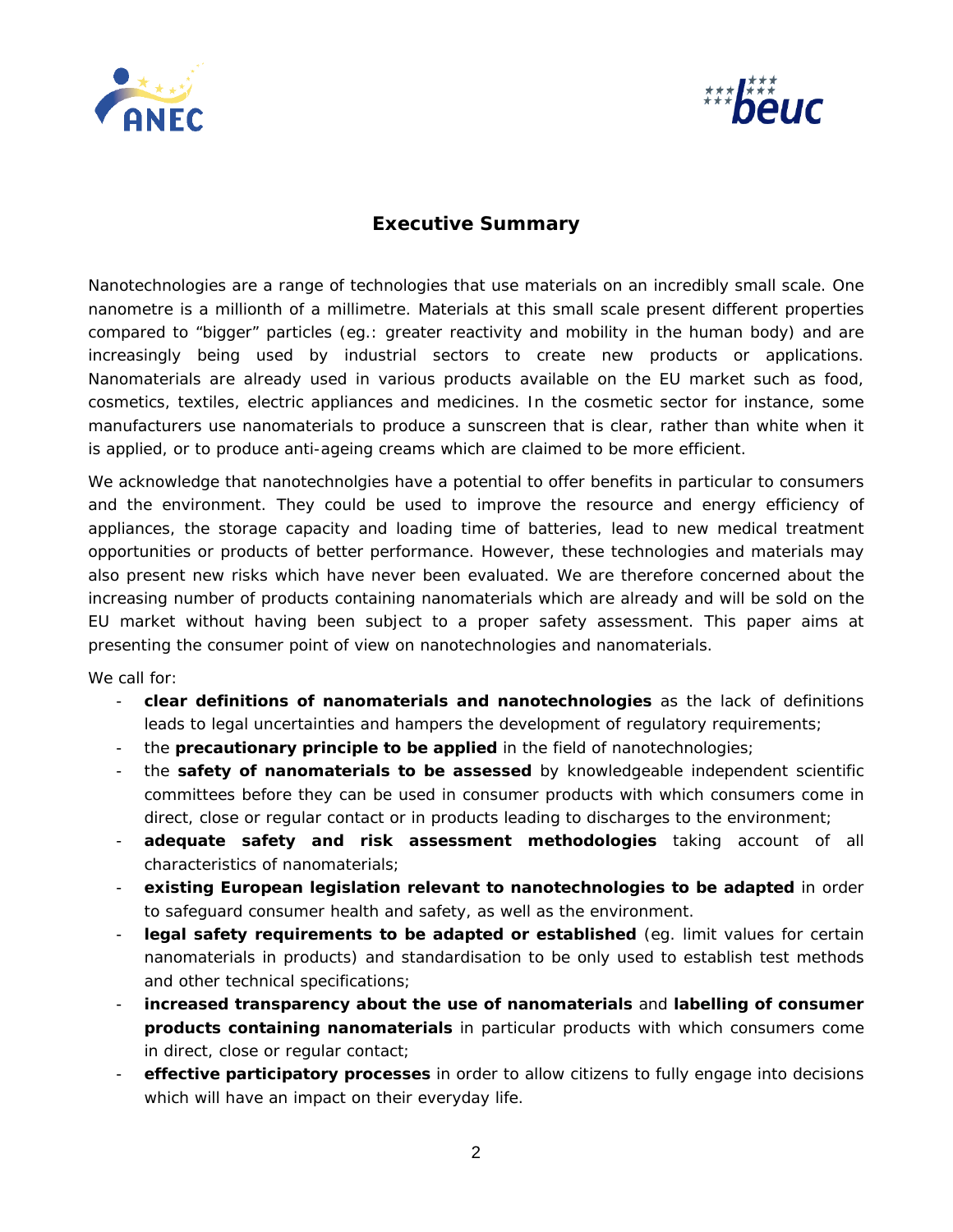



## **Introduction**

Nanotechnologies are a range of technologies that use materials on an incredibly small scale (1nm = 10<sup>-9</sup>m). Nanomaterials present new properties compared to "bigger" materials (eg.: greater reactivity and mobility in the human body) and are more and more often used by industrial sectors to create new products or applications. There are an increasing number of products containing nanomaterials available on the market such as food products and packaging, cosmetics, textiles, appliances and medicines.

We acknowledge that nanotechnologies and nanomaterials have the potential to offer huge benefits to our society, industry and the environment. For instance, nanomaterials could help improve medical treatments or improve the environmental performance of products. However, these materials may also present new risks for health and the environment which have never been evaluated. We are therefore concerned about the increasing number of products containing nanomaterials which are already and will be sold on the EU market without having been subject to a proper safety assessment.

#### **1. Clear definitions are needed**

There are no agreed definitions of nanomaterials and nanotechnologies at European or international level. This leads to differences in interpretation and legal uncertainty and prevent regulators from developing for instance notification systems of nanomaterials and labelling requirements. Although we acknowledge and welcome that definitions of nanomaterials have recently been adopted by the European Parliament in the new Regulation for cosmetic products<sup>1</sup> and the Regulation on novel foods<sup>[2](#page-2-1)</sup>, we are concerned by the lack of coherence between the two definitions. **We therefore call for the European Commission to adopt harmonised definitions when defining regulatory requirements applicable to nanomaterials.** These definitions should be coherent with those developed by independent bodies, such as the EU Scientific Committees.

When developing a definition for nanomaterial, it is therefore crucial not to strictly limit the size range to 100nm. Moreover, the definition should include agglomerates and aggregates which often have physiochemical properties that may pose safety concerns. The EU Scientific Committee on Emerging and Newly Identified Risks (SCENIHR) recently stated that the definition of nanomaterials may need to be tweaked to include particles which are above 100nm, in particular larger agglomerates and aggregates and suggested for this reason a specific surface area of >60

<span id="page-2-0"></span><sup>&</sup>lt;sup>1</sup> The European Parliament endorsed the negotiated text agreed in trialogue on a new Regulation on cosmetic products (recast) on 24 March 2009.

<span id="page-2-1"></span><sup>&</sup>lt;sup>2</sup> The European Parliament voted in first reading on the Commission's proposal on novel foods on 25 March 2009.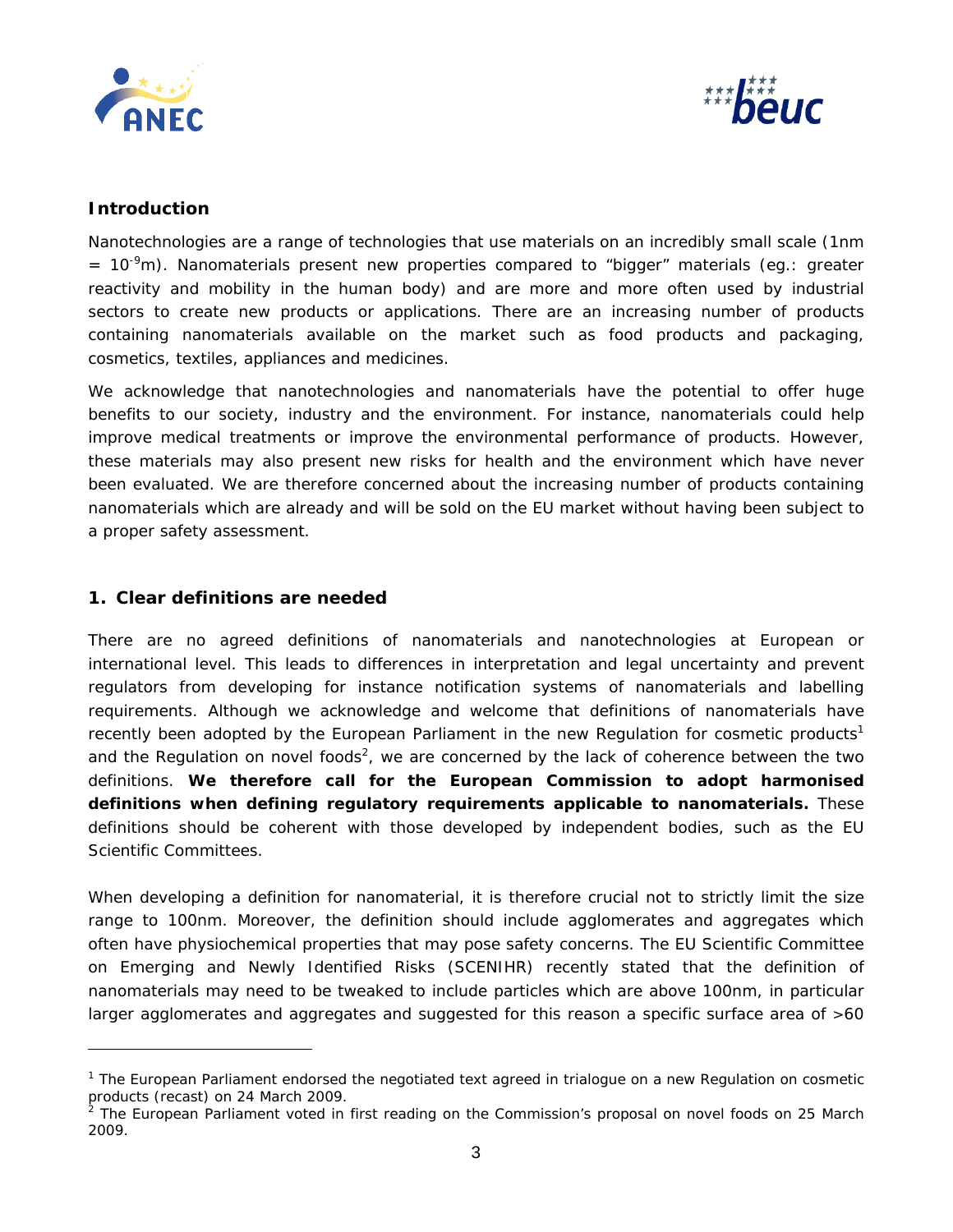



 $\rm m^2/g$  material as an additional criterion (the value of 60 m<sup>2</sup>/g corresponds to the specific surface area of 100nm solid spheres of unit density)<sup>3</sup>. The approach to go beyond 100 nm has already been followed by some other institutions such as the Federal Office for Public Health (FOPH) and the Federal Office for the Environment (FOEN) in Switzerland which recommend that 500nm is used as the limit of the nanoscale, in order to avoid excluding any nano-specific risks<sup>[4](#page-3-1)</sup>. In any case, any definitions which have already been<sup>5</sup> or will be introduced in specific legislation may have to be adapted, if it appears to be necessary, when a wider agreement on definitions is reached.

This paper will address engineered nanomaterials as opposed to nanomaterials which naturally occur in the environment, although the latter may also raise concerns for health and the environment.

## **2. Ensure the safety of nanomaterials in products**

We acknowledge that there may be potential benefits of nanotechnologies and nanomaterials for consumers. We would like to stress that our organisations do not oppose the development and placing on the market of products containing nanomaterials. Nanotechnologies may for instance improve the energy, resource and cost efficiency of appliances, the storage capacity and loading time of batteries, lead to new medical treatment opportunities or products of better performance.

However, unless the lack of scientific understanding and proper risk assessment about the potential risks presented by nanomaterials is addressed as a priority, in particular by regulators, consumers and consumer organisations will not be able to appreciate and support these benefits.

#### **2.1. Pre-market safety assessment**

Consumer organisations are concerned about the increasing number of products containing nanomaterials which come onto the EU market without having been subject to a proper safety assessment. This is confirmed by the preliminary inventory made by ANEC and BEUC with the help of our member organisations (see annex I)<sup>6</sup>. We are particularly concerned about products containing free nanomaterials or nanomaterials which are not properly fixed in the material of the

<span id="page-3-0"></span><sup>&</sup>lt;sup>3</sup> Risk Assessment of Products of Nanotechnologies, SCENIHR Opinion adopted on 19 January 2009: http://ec.europa.eu/health/ph\_risk/committees/04\_scenihr/docs/scenihr\_o\_023.pdf.

<span id="page-3-1"></span>http://www.bag.admin.ch/themen/chemikalien/00228/00510/05626/index.html?lang=en 5

<span id="page-3-2"></span><sup>&</sup>lt;sup>5</sup> See definition introduced in the recently adopted Regulation on cosmetic products.

<span id="page-3-3"></span><sup>&</sup>lt;sup>6</sup> The ANEC/BEUC inventory shows examples of 100 products containing nanomaterials which are available for consumers in the EU. Research was carried out between 31 October 2008 and 23 April 2009 through search on the internet and in shops. The inventory only contains products that are actually being promoted as containing nanomaterials.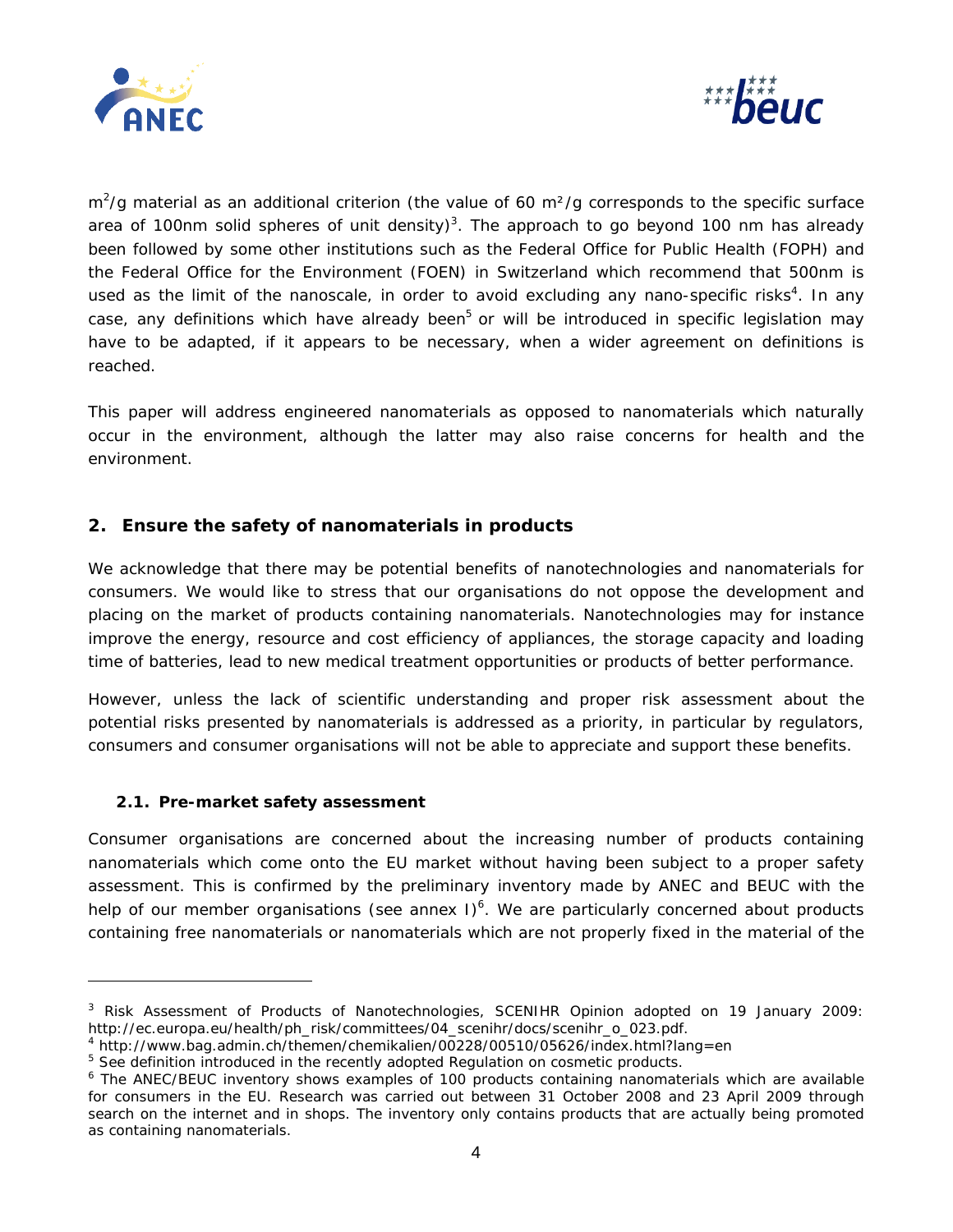



product and that may be released during the product life-cycle, thus resulting in exposure of consumers and/or the environment.

In this context, products containing nanomaterials with which consumers come in direct or regular contact, such as cosmetics (eg. sunscreens), food, household products (eg. cleaning products, sprays for shoes), clothing/textiles, as well as products which lead to discharges to the environment should be given particular attention. All routes of exposure should be considered, including inhalation, dermal contact, ingestion, eye contact and injection and other kinds of exposure routes, and release and distribution through air, soil or water.

We therefore **call for the precautionary principle to be applied** in the field of nanotechnology. We ask for **the safety of (free) nanomaterials to be assessed by knowledgeable independent scientific committees** (eg. EU scientific committees) before they can be used in consumer products with which consumers come in direct, close or regular contact<sup>[7](#page-4-0)</sup> or in products leading to discharges to the environment. Only those nanomaterials which have been assessed as safe for health and the environment should be allowed to be used. The safety of products containing nanomaterials which are already available on the EU should be urgently assessed and the products should be withdrawn from the market if they are not safe for human health and the environment.

Finally, we are concerned that most of the research which has been carried out so far has been oriented towards innovation and new applications. We therefore call for the Commission to prioritise research towards safety, health and environmental risks of nanomaterials, which could then be used for risk assessment procedures. We also believe that wider public consultations on research needs priorities of European citizens would allow scientific institutions in helping to deliver public policy objectives for science and the welfare of society. It would also increase public confidence in, and understanding of, research programmes and the use of research findings in policy-making and shed a light on how consumers engage with scientific developments which can have an impact in their everyday's lives, such as nanotechnologies. The issue of nanotechnology would be ideal to implement the science in society programme from the EU Commission, entrusted with DG Research.

## **3. Develop adequate safety assessment methodologies**

Manufactured nanomaterials exhibit new features such as an increased reactivity $^8$ . Moreover, the small material size - together with other parameters such as the chemical modification of the surface - can result in greater uptake and mobility of the nanomaterial in the (human) body:

<span id="page-4-0"></span> $^7$  eg. cosmetic / personal care products, detergents / cleaning products, clothes and textiles, toys and food products and food contact materials.<br><sup>8</sup> Tondonsy of a substance to react wi

<span id="page-4-1"></span>Tendency of a substance to react with its surrounding or with other substances.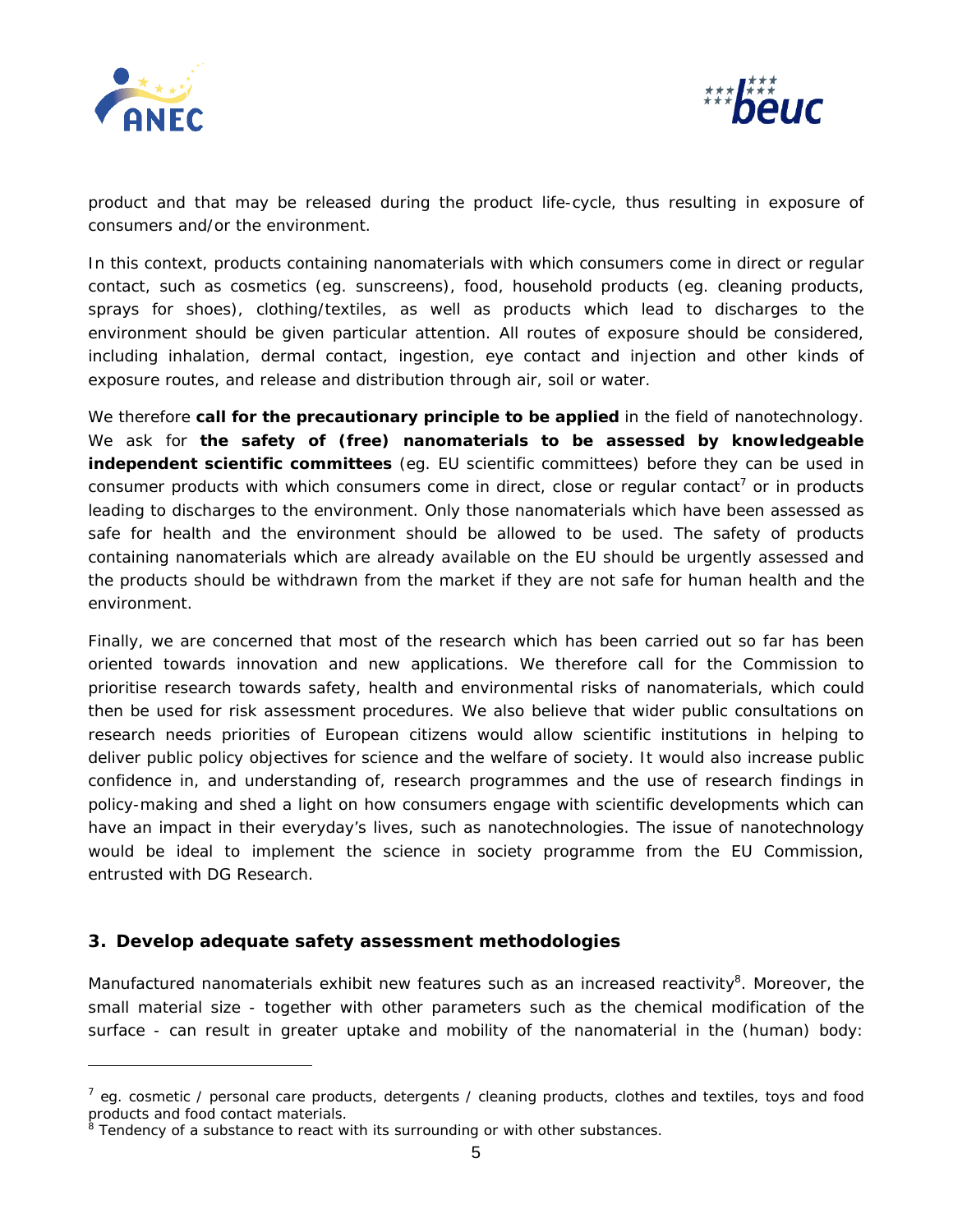



some nanomaterials have been shown to cross biological membranes that larger sized particles normally cannot, such as the blood-brain barrier<sup>[9](#page-5-0)</sup>.

Hence, nanomaterials may present (eco-)toxicological effects and pose new risks compared to their larger counterparts. Increasing scientific evidence demonstrates that nanosized materials can be dangerous for human health and the environment. Unfortunately, traditional risk assessment methodologies are not adequate for taking account of all characteristics of nanomaterials. Scientists are working to determine what physicochemical properties will be most important in determining ecological and toxicological properties of nanomaterials<sup>10</sup>. The existing body of scientific knowledge is not sufficient and it is certain that much broader (eco-)toxicity assessment methods, with new parameters, are required. This has been confirmed by the EU Scientific Committee on Emerging and Newly Identified Risks (SCENIHR)<sup>11</sup>, according to which the methodologies to assess exposure to manufactured nanomaterials to consumers and the environment and the identification of potential hazards require further development. Effective risk assessment is also confounded by an inability to conduct effective exposure assessment. Considering the huge lack of data regarding potential risks posed by nanomaterials for human health and the environment, **we call for specific test methods to nanomaterials to be developed as soon as possible**. Alternatives to animal testing should be given priority.

## **4. Address regulatory needs**

Given the rapid development and use of nanotechnologies, it is of the utmost importance to adapt regulatory measures to nanotechnologies in order to safeguard consumer health and safety, as well as the environment.

We were disappointed by the weak recommendations which were made by the European Commission in its recent Communication on nanomaterials<sup>12</sup>. The Commission is not acknowledging and addressing the regulatory deficits which have been identified by various parties including scientific institutions, civil society organisations and governmental organisations as well as the need to review existing legislation, which has been clearly demonstrated, with the necessary urgency<sup>13</sup>. In particular, we do not share the Commission's position that current

<span id="page-5-0"></span><sup>&</sup>lt;sup>9</sup> See Nanotechnology in medical applications: possible risks for human health, RIVM report 265001002/2005.

<span id="page-5-1"></span><sup>&</sup>lt;sup>10</sup> eg. Maynard et al., Safe Handling of Nanotechnology, Nature 444, 267-69 (16 November 2006); Oberdorster et al., Nanotoxicology: an emerging discipline evolving from studies of ultrafine particles, Environmental Health Perspectives 113-7, 823-839 (2005).

<span id="page-5-2"></span><sup>&</sup>lt;sup>11</sup> Risk Assessment of Products of Nanotechnologies, SCENHIR Opinion of 19 January 2009:

<span id="page-5-3"></span>

http://ec.europa.eu/health/ph\_risk/committees/04\_scenihr/docs/scenihr\_o\_023.pdf<br><sup>12</sup> Communication from the European Commission to the European Parliament, the Council and the European Economic and Social Committee – Regulatory aspects of nanomaterials – COM(2008) 366, 17 June 2008.

<span id="page-5-4"></span> $13$  See the Governmental reviews of regulation including the reviews of the Department for Trade and Industry (DTI), Dec 2006; of the Health and Safety Executive and the Food Standards Agency. See also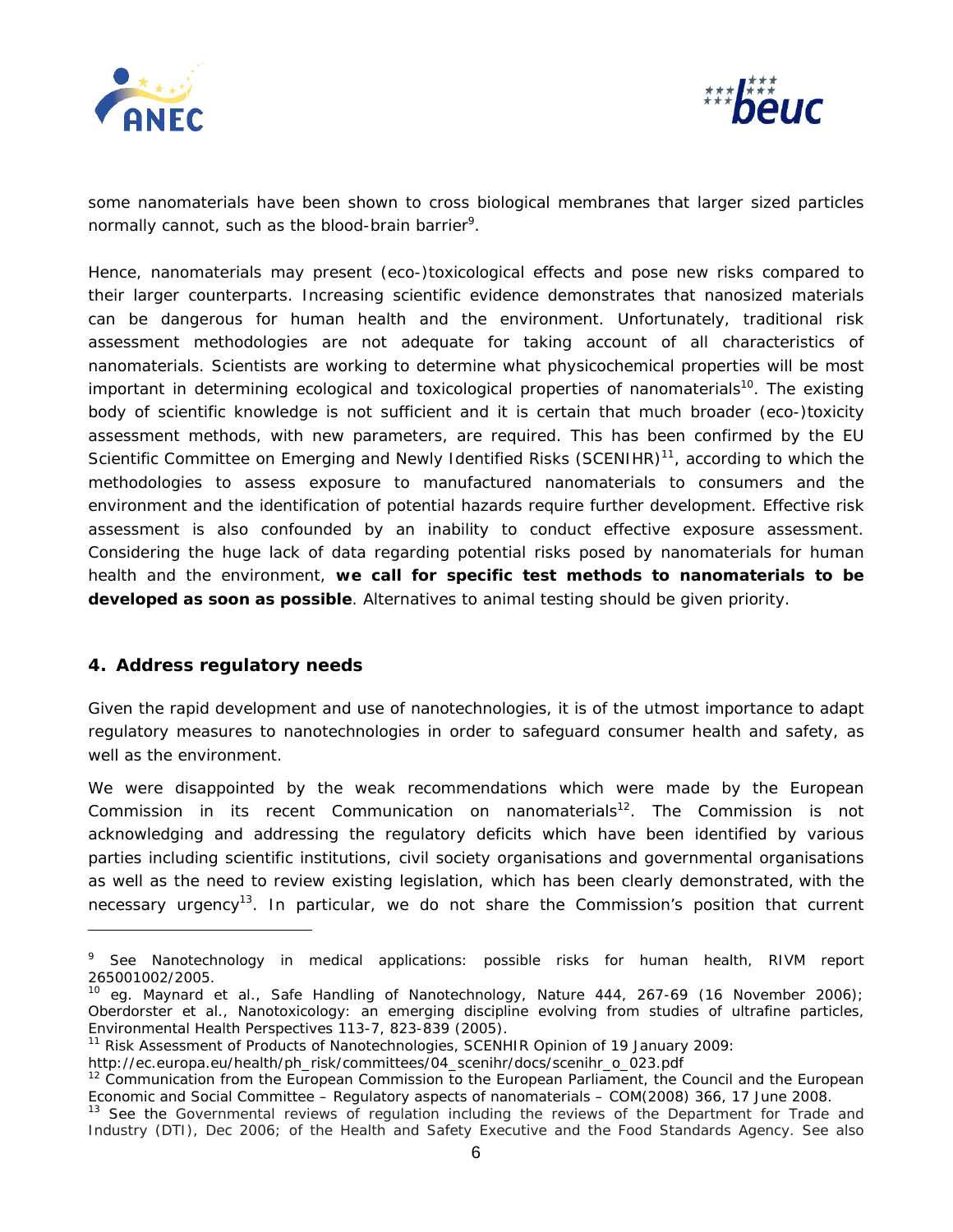

 $\overline{a}$ 



legislation already covers the potential risks related to nanomaterials and that there is only a need to improve the implementation of current legislation to ensure that the protection of health, safety and the environment is enhanced. It is also contradictory that the Commission deplores the lack of data available regarding the uses of nanomaterials but at the same time, does not consider the need to impose regulatory obligations on manufacturers to disclose such information.

Furthermore, it is unacceptable that the Commission shifts the responsibility for risk from industry to national market surveillance authorities. It requires national market surveillance authorities to intervene in cases where particular risks are identified with products containing nanomaterials which are already on the market. The safety of nanomaterials used in products should be ensured before products are placed on the market. Moreover, shifting completely the responsibility to Member States to take actions against products containing nanomaterials which are not safe for health or the environment will lead to an absurd situation where, in absence of clear-cut regulatory provisions, national authorities would have to prove that certain materials are unsafe. Given the lack of toxicological knowledge, this is an almost impossible task which involves enormous costs. In the absence of data proving that a nanomaterial is safe, to place such nanomaterial on the market, resulting in exposure for humans and the environment is unacceptable. In addition, this goes completely against the recent political will to make the industry responsible for assessing and managing the risks posed by chemicals (i.e. reverse the burden of proof on the industry), as done in the REACH Regulation<sup>14</sup>. We consider that the "no **data - no market" principle as defined in the REACH Regulation should be implemented for all applications of nanomaterials in products**. If manufacturers or importers fail to provide the data required proving that the nanomaterials they use in products are safe for human health and the environment at all stages of their life cycle, they should not be allowed to place their products on the market.

We are convinced that **regulatory measures ought to be urgently taken without further delay to protect health, safety and the environment**. Existing EU legislation needs to be reviewed and adapted to ensure that the potential risks related to nanomaterials are adequately addressed. Considering the above, we strongly welcome the European Parliament's recent Resolution on nanomaterials<sup>15</sup> in which MEPs pledged for a safe and sustainable approach to nanomaterials. We fully support the assessment that "the value of the Commission Communication on "Regulatory aspects of nanomaterials" is rather limited" and the disagreement

related research, such as A.Franco et al.: Limits and prospects of the "incremental approach" and the European legislation on the management of risks related to nanomaterials, Regulatory Toxicology and Pharmacology 48(2007), 171-183. The Royal Society and The Royal Academy of Engineering also recommended that a review of regulatory gaps be carried out. Three Government reviews have been carried out: by the Department for Trade and Industry (DTI), by the Health and Safety Executive and by the Food Standards Agency.

<span id="page-6-0"></span>Regulation (EC) No 1907/2006 on the Registration, Evaluation, Authorisation and Restriction of Chemicals (REACH).

<span id="page-6-1"></span><sup>&</sup>lt;sup>15</sup> Resolution on Regulatory aspects of nanomaterials adopted by the European Parliament on 24 April 2009.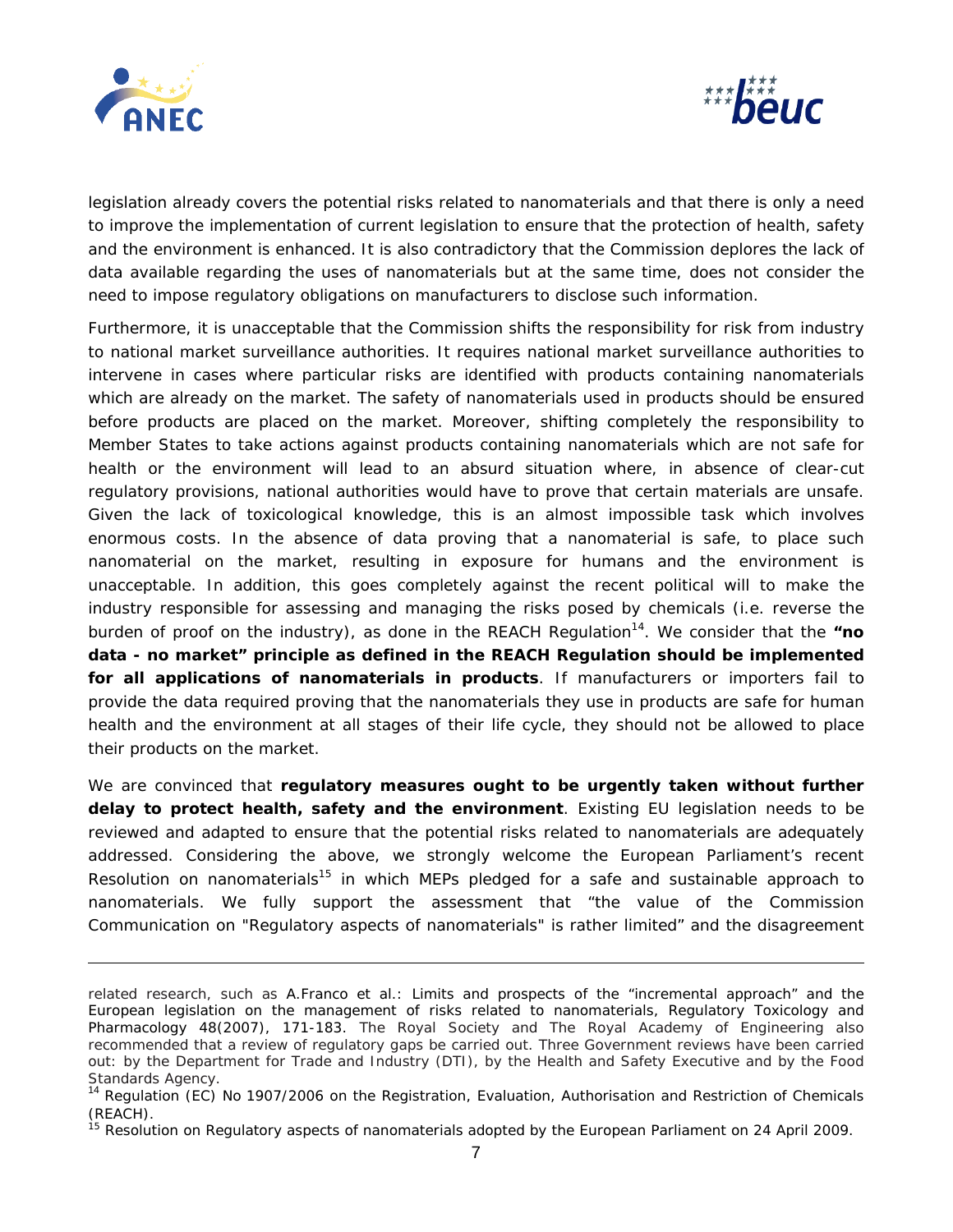



with the conclusions drawn by the Commission. We share the Parliament's call on the Commission to review all relevant legislation within two years. In particular, we support their call for the Commission to evaluate then need to review the legislation most relevant to nanotechnologies including REACH, waste legislation and worker protection legislation. We would like to stress that product safety and consumer protection legislation are also of utmost importance.

We will make below recommendations about how some of most consumer relevant legislative instruments should be adapted to ensure a high level of safety for consumers.

## **4.1. REACH**

 $\overline{a}$ 

We urge the Commission to amend the REACH Regulation to ensure a proper registration and assessment of nanomaterials.

First, nanomaterials should be treated as new substances under REACH (i.e. any registration or approval valid for larger sized particles – "bulk materials" - of the same substance would not be considered sufficient for nanomaterials). This was already recommended by The UK Royal Society and The Royal Academy of Engineering in 2004<sup>16</sup>.

Second, the tonnage threshold of 1 tonne per year above which substances have to be registered by industry may be higher than the production volume of many nanomaterials. One way to adapt REACH to nanomaterials would be to define a lower specific mass threshold and / or unit (for instance surface area per volume) above which nanomaterials would have to be registered. Another option could be to impose a simplified registration system for nanomaterials, produced below the current annual registration volume of 1 tonne, with reduced information requirements as already exists for chemical substances used for the purpose of Product and Process Oriented Research and Development (PPORD) under REACH. Both options have been proposed by REACH Competent Authorities in a meeting in December 2008<sup>17</sup>.

Third, Article 7 of REACH which addresses the registration and notification of substances in articles must be adapted to nanomaterials. We believe that the use of nanomaterials in articles should be notified whatever the quantities in which the substance is present in those articles and whether or not it is intended to be released.

<span id="page-7-0"></span><sup>&</sup>lt;sup>16</sup> Nanoscience and nanotechnologies: opportunities and uncertainties, July 2004:<br>http://www.nanotec.org.uk/report/chapter10.pdf

<span id="page-7-1"></span> $17$  See Follow-up to the 6th Meeting of the REACH Competent Authorities for the implementation of Regulation (EC) 1907/2006 (REACH) 15-16 December 2008:

[http://ec.europa.eu/enterprise/newsroom/cf/document.cfm?action=display&doc\\_id=2368&userservice\\_id=1](http://ec.europa.eu/enterprise/newsroom/cf/document.cfm?action=display&doc_id=2368&userservice_id=1&request.id=0) [&request.id=0](http://ec.europa.eu/enterprise/newsroom/cf/document.cfm?action=display&doc_id=2368&userservice_id=1&request.id=0)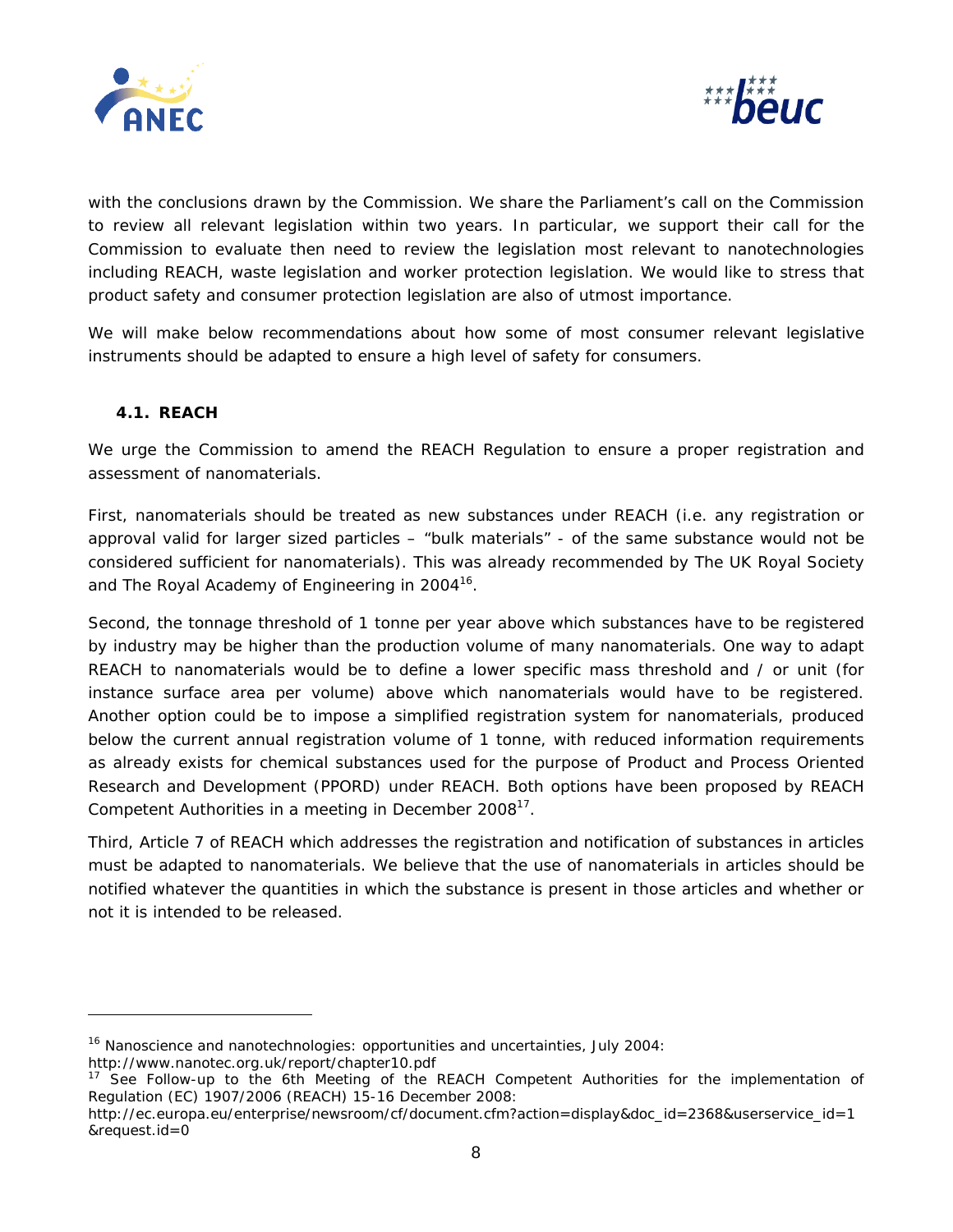



Furthermore, the volume threshold of 10 tonnes per annum above which a chemical safety assessment<sup>18</sup> (CSA) has to be conducted and a chemical safety report<sup>19</sup> (CSR) developed as part of a registration application is also inadequate for nanomaterials. We consider that a chemical safety assessment should be required for all nanomaterials which would have been registered. More importantly, we consider that the chemical safety assessment of a nanomaterial, contrary to that of a "normal" substance, should systematically include an exposure assessment and a risk characterisation, even if the registrant did not conclude that the nanomaterial meets the criteria for classification as dangerous in accordance with Directive 67/548/EEC or is assessed to be a bioaccumulative and toxic (PBT) or very persistent and very bio-accumulative (vPvB) substance. This will ensure that a proper risk assessment will be performed.

Further discussion is needed on conditions for requiring authorisation of nanomaterials.

Finally, Annexes IV and V of REACH which list substances which are exempted from the registration requirements need to be adapted in order to ensure that no nanomaterials are included.

Above all, adapted test methods ought to be developed as soon as possible in order to ensure that REACH adequately covers nanomaterials.

## **4.2. Product safety legislation**

The General Product Safety Directive<sup>20</sup> (GPSD) covers products intended or likely to be used by consumers unless these products are covered by more specific directives, eg. for toys, electrical equipment, machinery, personal protective equipment, construction products, medical devices and several others. All these product-specific directives follow the so-called "New Approach", which means that they contain only "essential safety requirements" and leave it to the standards bodies, which are private organisations, to elaborate detailed specifications based on standardisation mandates by the European Commission. This framework (i.e. GPSD and product-specific legislation) does not adequately take into account "normal" chemical hazards which are typically just briefly touched upon in some of the directives. The GPSD for instance just calls for only "safe" products to be placed on the market and leaves it to industry and authorities to interpret what this precisely means. No suitable instruments (such as a comitology procedure, use of opinions of scientific committees) are available to establish legal limit values for chemicals in products let alone to take any measures with respect to nano ingredients. We believe that fundamental changes are needed with respect to this framework to properly address chemical hazards

<span id="page-8-0"></span><sup>&</sup>lt;sup>18</sup> According to REACH, the chemical safety assessment of a substance includes a human health hazard assessment, a physicochemical hazard assessment, an environmental hazard assessment and a persistent, bio-accumulative and toxic (PBT) and very persistent and very bio-accumulative (vPvB) assessment.<br><sup>19</sup> The chemical safety report is the report documenting the chemical safety assessment.<br><sup>20</sup> Directive 2001/95/EC.

<span id="page-8-1"></span>

<span id="page-8-2"></span>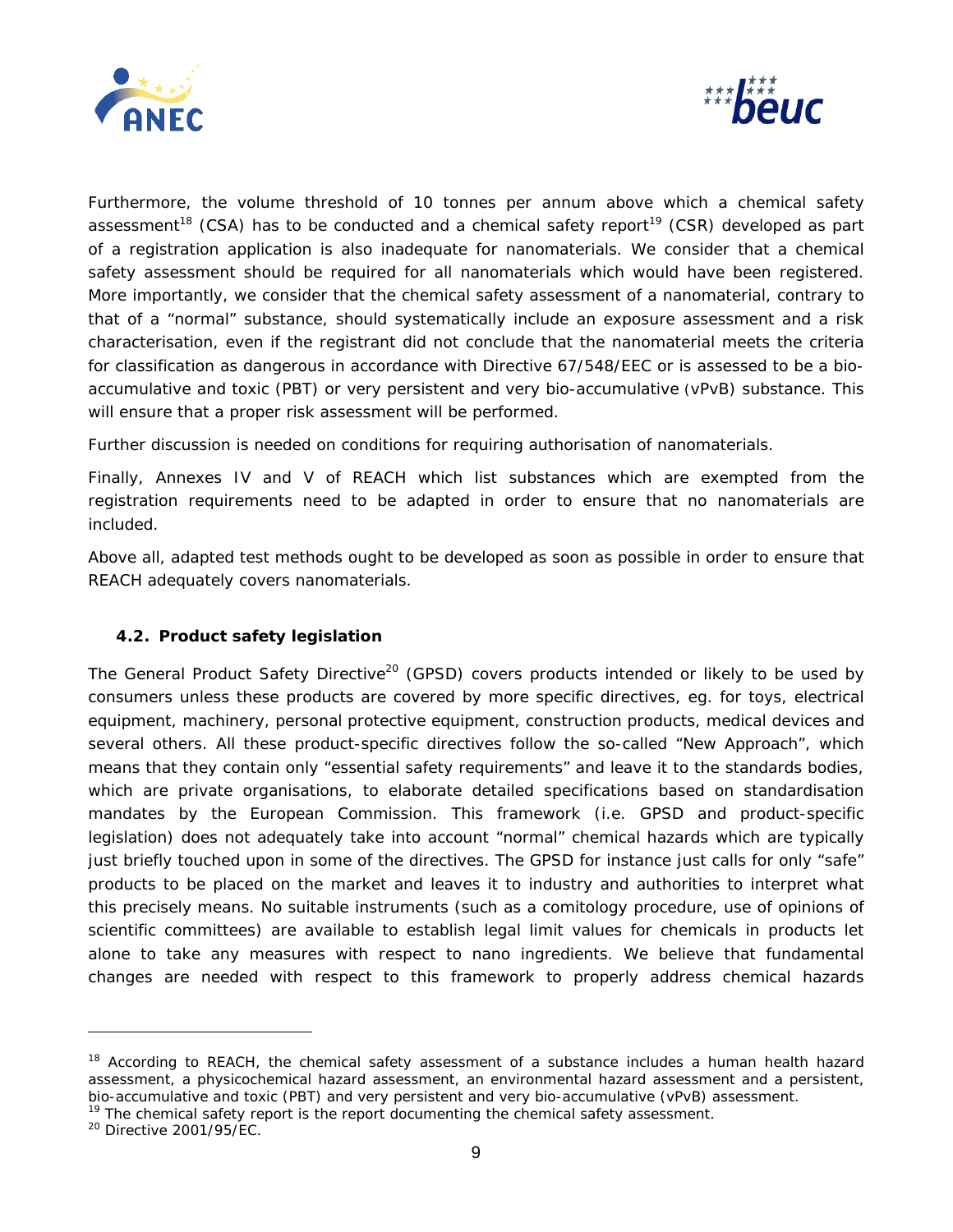



including nanomaterials. In particular, the comitology procedure should be used to set up limit values for nanomaterials in products.

### **4.3. Cosmetics Regulation**

Cosmetic products containing nanomaterials are already widely available on the European market, for example in sun protection products, anti-aging creams... despite unanswered questions about their safety and the absence of specific legislative safety requirements. We therefore welcomed the vote of 24 March 2009 of the European Parliament which confirmed the first reading agreement reached between Parliament and Council on a new regulation on cosmetic products (recast of the existing Directive<sup>21</sup>). For the first time, nanomaterials are addressed in EU legislation. Although very narrow (only insoluble or bio-persistent nanomaterials are included), a definition of nanomaterial has been introduced in the Regulation. Moreover, manufacturers will have to notify the European Commission of the use of nanomaterials in products. In addition, when nanomaterials are used for certain specific purposes (colourings, preservatives or UV filters), their safety will have to be evaluated before they are allowed onto the market. Finally, we are pleased that nanomaterials will have to be clearly labelled in the list of ingredients of a product and that a catalogue of all cosmetic products which contain nanomaterials will be made public.

We now expect the Commission to ensure a proper implementation and enforcement of the Regulation. We call on the Commission to use the notification procedure effectively and Member States to back up the labelling of products with clear consumer information. We also call for the definition of nanomaterials which has been introduced in the Regulation to be kept under review and to be adapted as soon as a definition is agreed at the European level or internationally.

#### **4.4. Food legislation**

#### *Food Additives*

The food additives Regulation adopted in 2008 makes reference to nanotechnology<sup>22</sup>. It states that, for an additive where there is a change in the particle size, for example through nanotechnology, a new evaluation would be required from the European Food Safety Authority (EFSA). We welcome the fact that, under such circumstances, an additive is considered a new additive and therefore needs a new entry in the Community lists before it can be put on the market (Article 12). In the new Regulation it is stated that the approval of additives should also take account of the precautionary principle.

<span id="page-9-1"></span><span id="page-9-0"></span>

<sup>&</sup>lt;sup>21</sup> Directive 76/768/EEC on cosmetic products.<br><sup>22</sup> Regulation (EC) No 1333/2008 on food additives.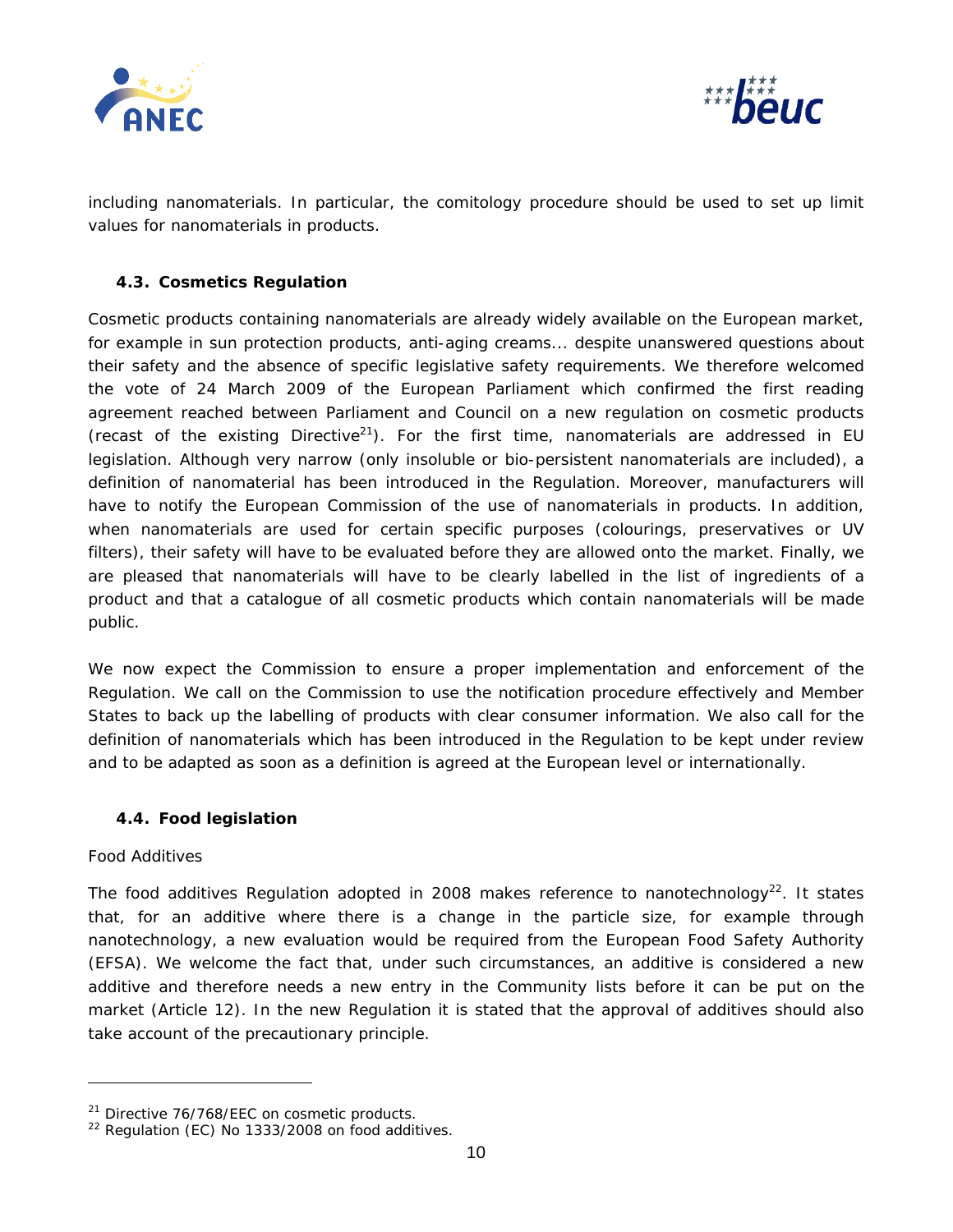



Clarification is needed however on how the Commission will determine whether a food additive is nano or not as there is no definition within the text. We call for the application of the proposed definition contained within the updated Novel Foods Regulation to be applied in this case. There is also a lack of transparency as to how nano additives which are already on the market will be dealt with and we call on the Commission to clarify this issue. We also call for clarification as to whether or not nano additives would be required to be labelled (both those intended for sale to the final consumer and those which are not intended for sale to the final consumer).

#### *Novel Foods*

There are no specific criteria to consider particle size under the current Novel Foods Regulation<sup>23</sup>. However, the assessment of the novel food or novel food ingredient<sup>24</sup> includes details of the composition, nutritional value, metabolism, intended use and the level of microbiological and chemical contaminants.

The Novel Foods Regulation is currently being updated and specifically makes reference to nanomaterials. We are pleased that a definition for nanomaterials has been proposed based on recently published EFSA and SCENIHR opinions. We believe that this is an important step forward as it will make it easier for information exchange on current and future commercial applications of nanomaterials in the food area. We also welcome the addition that any nanomaterial must be assessed and authorized before it can be marketed. Another positive addition is the need for premarket authorisation for nanomaterials used in the production process but not present in the final product. We welcome this important clarification in the text as in the past industry has not declared materials used in the production process which they said were not present in the final product.

Regarding the labelling of nanomaterials in food, there should be mandatory labelling of the nanocontent of food products in the list of ingredients: the name of the food ingredient in nano form should be followed by the word "nano" in brackets. This would be coherent with the mandatory labelling requirements for nanomaterials introduced in the recently adopted Cosmetics Regulation, This is a critical point which should be addressed in the final Regulation.

## *Other food related legislation*

Within the area of food, other applications for nanomaterials and nanotechnologies should be closely looked at and relevant legislation might need to be adapted in order to ensure a high level of safety for consumers. Packaging and materials in contact with food<sup>25</sup> in particular constitute the largest share of the current and short-term predicted markets for nanotechnologies. Many food

<span id="page-10-1"></span><span id="page-10-0"></span>

<sup>&</sup>lt;sup>23</sup> Regulation (EC) No 258/97 on novel foods and novel food ingredients.<br><sup>24</sup> Novel foods are foods and food ingredients that have not been used for human consumption to a significant degree within the Community before 15 May 1997.

<span id="page-10-2"></span> $25$  eg. Regulation 1935/2004 on materials and articles intended to come into contact with food.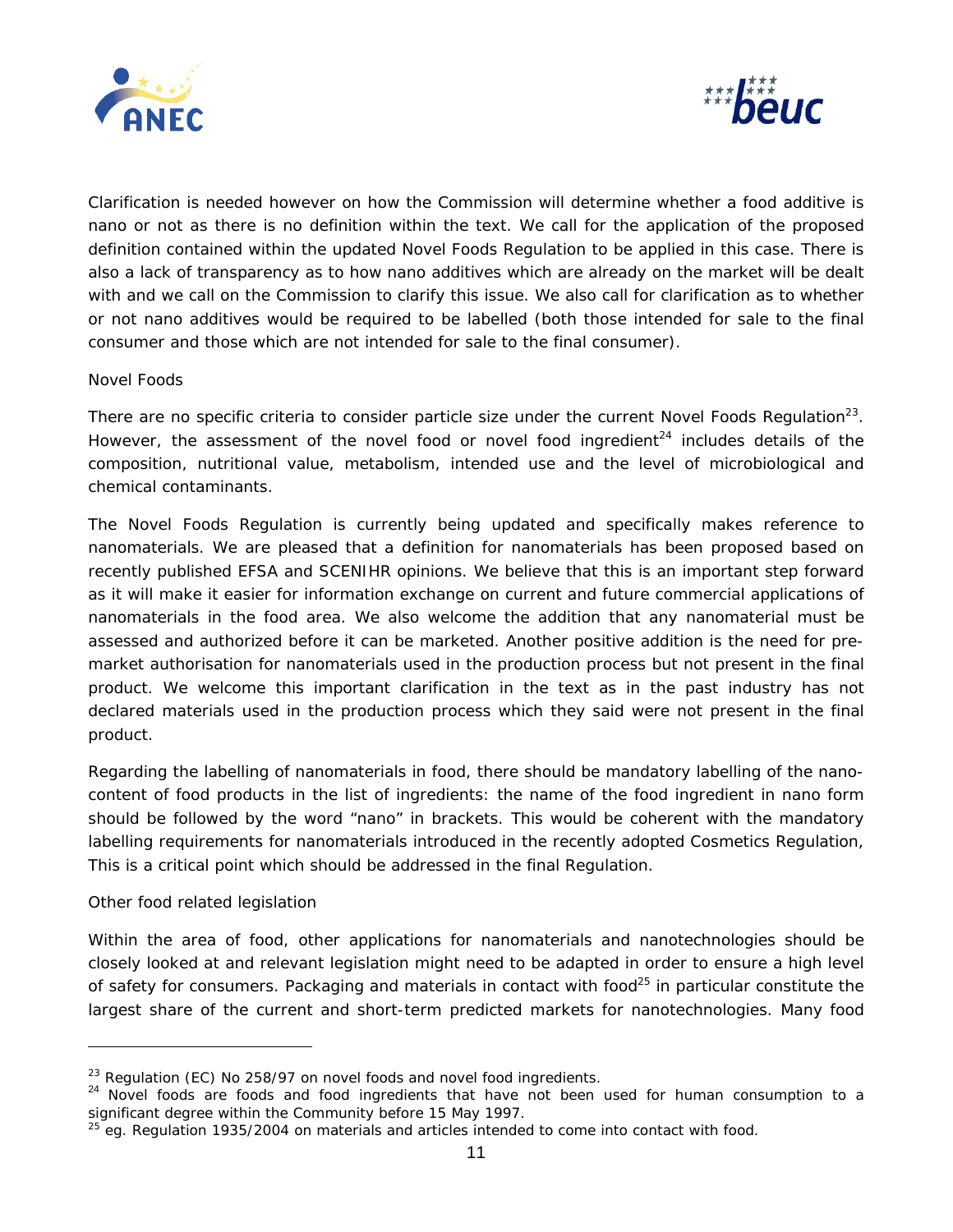



supplement products are already available over the internet. It is also claimed that nanotechnologies offer many other advantages in the food sector from production/processing technology to improved traceability and product security. There are also claims that nanotechnologies can be used to modify organoleptic properties of a food and can increase absorption of nutrients.

Although the area of food is already relatively highly regulated with a requirement for pre-market assessment of many of these products (eg. food contact materials, food supplements and additives), greater clarity is still needed about requirements in relation to ingredients in nano form. It has to be clear that even if a substance has already been assessed in conventional form, it will need reassessment. As with all consumer products, we are very concerned, particularly in light of EFSA's opinion on the Potential Risks Arising from Nanoscience and Nanotechnologies in Food and Feed Safety<sup>26</sup>, that there are key knowledge gaps and uncertainties that will make risk assessments very difficult. This is compounded by the lack of data on potential exposure.

The food area also reinforces the broader need to ensure that legislative requirements can be practically implemented by risk assessors, risk managers and also enforcement officers who have the day-to-day responsibility for ensuring compliance within Member States, but are unlikely to be familiar with the issues raised by nanomaterials.

## **5. Standardisation work**

Public interests in standardisation are currently marginalised, especially at the international level. This leads to a lack of balanced representation, which cannot ensure a high level of protection for citizens and the environment. Standardisation is a useful tool to establish test methodologies and other technical specifications in the field of nanotechnologies. However it should certainly not be used to resolve highly political issues, eg. the setting of limit values for chemicals. In parallel, there is a need to establish fundamental rules such as limit values for specific nanomaterials in consumer products in legislation. Comitology procedures should also be used when there is the need to rapidly adapt regulatory provisions to new scientific and technological developments, as it is the case for nanotechnologies.

At the international level, ISO Technical Committee (TC) 229 deals with standardization of nanotechnologies and developed, among other things, a definition of nanoparticles as 'approximately 1 to 100nm<sup>'27</sup>. At the European level CEN TC 352 is also dealing with nanotechnologies, with specific tasks being classification, terminology and nomenclature, basic

<span id="page-11-0"></span><sup>&</sup>lt;sup>26</sup> Scientific Opinion of the Scientific Committee on a request from the European Commission on the Potential Risks Arising from Nanoscience and Nanotechnologies on Food and Feed Safety. The EFSA Journal (2009) 958, 1-39

<span id="page-11-1"></span><sup>&</sup>lt;sup>27</sup> ISO TR 27687.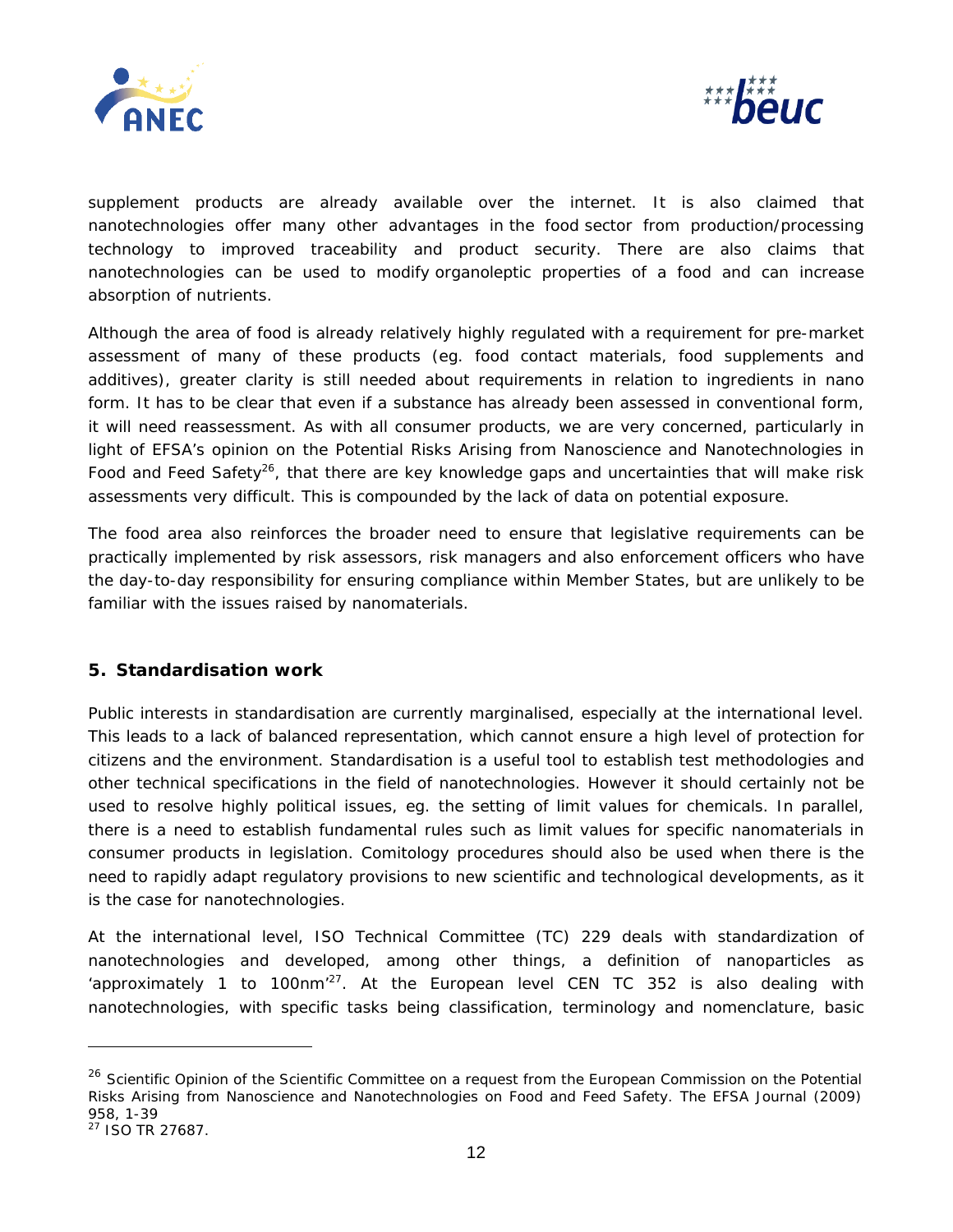



metrology, measurement and characterisation (including procedures for calibration), health, safety and environmental issues. It set up a dedicated group to elaborate a guide to labelling of manufactured nanoparticles and products<sup>28</sup>. The guide should cover both business to consumers and business to business products. We will soon review the work programme of both ISO and CEN to identify consumer relevant work items and elaborate a position on the CEN labelling proposal to ensure that any guidance given to manufacturers of nanomaterials or products containing nanomaterials provides at least the name and amount or concentration of the nanomaterials.

# **6. Transparency and traceability**

Today there is a serious lack of information on which products using nanotechnologies are already on the market, in the pipeline or at the research stage. More transparency regarding the uses and applications of nanomaterials is needed. In some Member States (eg. in the UK), voluntary reporting schemes calling on industry to volunteer information on the use of nanomaterials have been established but have not been very successful<sup>29</sup>. We therefore call on the introduction of a **mandatory notification of all nanomaterials** which are used in products - whatever the nature of the product - before products can be placed on the market and for those products already on the market. Industry should also provide the identification and specification of the substance, the quantity in which the substance is used, the toxicological profile of the substance and relevant safety data, information about the test methodologies used and finally, reasonably foreseeable exposure conditions.

We welcome as a first step that according to the new Cosmetics Regulation, the Commission is required to create a catalogue of all nanomaterials used in cosmetic products. However, **we urge the Commission, with the help of Member States, to set up an extensive inventory of all nanomaterials** used in all products already available on the market, with which consumers come in direct, close or regular contact, and products which lead to discharges into the environment.

**This inventory would have to be made publicly available.** Such an inventory would not only be in line with the public's right to know but would also ensure a proper evaluation of exposure of humans and the environment to nanomaterials.

We therefore welcome DG SANCO's plans<sup>30</sup> to seek collaboration with other European Commission services, EFSA and other EU Agencies to investigate the feasibility of an EU-wide inventory of

<span id="page-12-1"></span><span id="page-12-0"></span>

<sup>&</sup>lt;sup>28</sup> CEN TC 352 WG2 PG1<br><sup>29</sup> The UK scheme received only 12 submissions in 2 years.

<span id="page-12-2"></span> $30$  Follow-up to the 2<sup>nd</sup> Nanotechnology Safety for success dialogue: top ten actions to launch by Easter 2009 (http://ec.europa.eu/health/ph\_risk/ev\_20081002\_en.htm).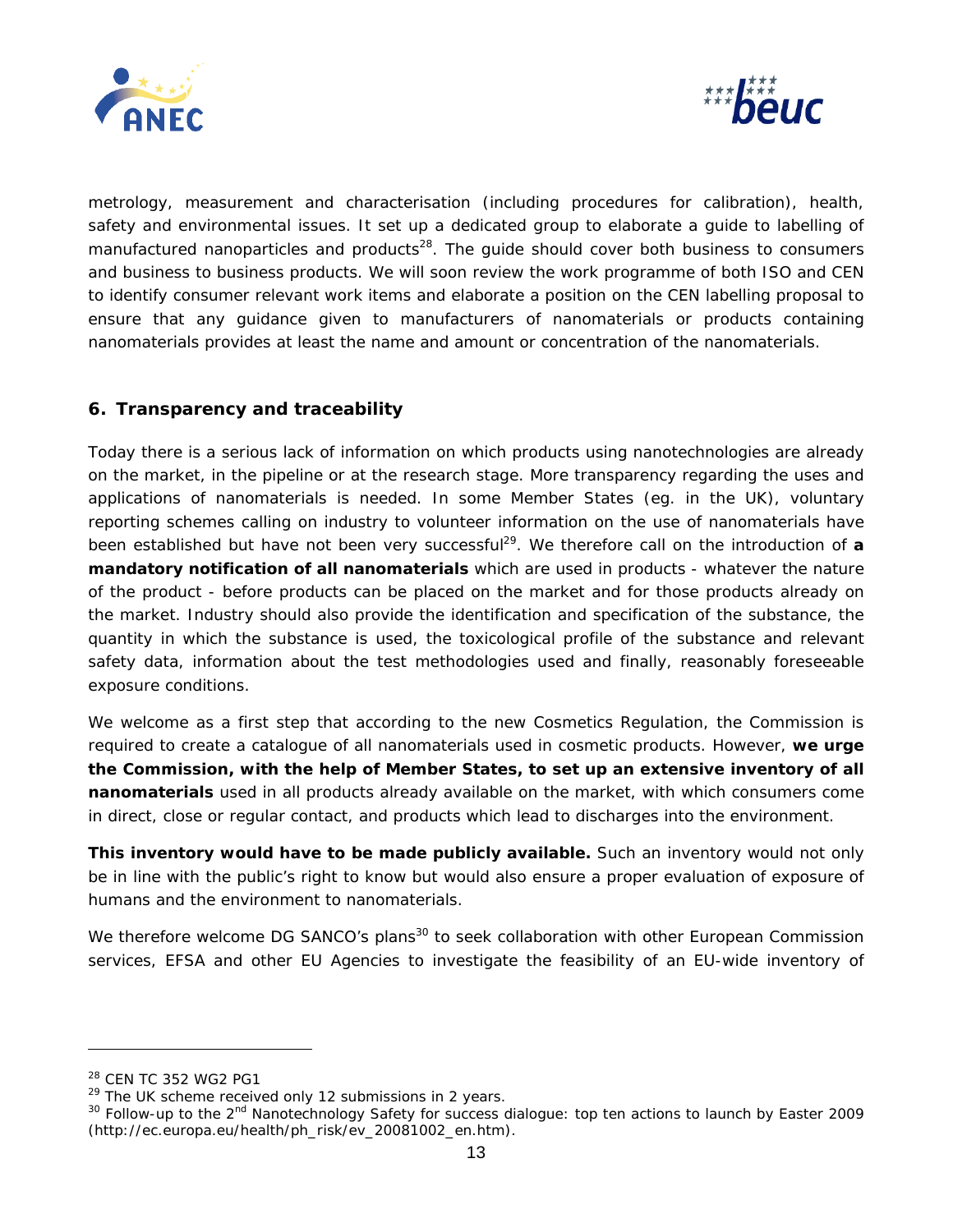



nanotechnology-based products. We invite the Commission to effectively cooperate with Member States and with other countries outside the EU in order to take into account existing databases<sup>31</sup>.

Finally, it must be ensured that no misleading claims and advertising can be made on the use of nanomaterials. Any claims industry makes about health, safety and/or environmental aspects of products containing nanomaterials should be scientifically substantiated.

## **7. Product labelling**

Today, it is almost impossible for consumers to identify products which contain or have been made using nanomaterials. For instance, many cosmetic products make no reference to nanomaterials on the packaging, although they do use them, whereas others refer to the use of nanomaterials in their list of ingredients. On the other hand, it has been found that some manufacturers make specific marketing claims or advertisements about their products containing nanomaterials. This was confirmed by a report published by BEUC member organisation Which? in the UK in November 2008: the report highlighted that many nanomaterials including some which have already raised particular concern (nanosilver, fullerenes nanozinc oxide and nanotitanium dioxide) are already used in cosmetic products sold on the EU market but are not always labelled. This presents a confusing situation for consumers and the authorities who cannot identify products which contain nanomaterials. Of course a definition of what is a nanomaterial ought to be developed first, as labelling is hampered by the lack of a definition.

In this context, in the case of products which contain a list of ingredients on the label (such as food), **we call for the name of the ingredient in nano form to be followed by the word 'nano' in brackets in the ingredients'** list. We welcome that this will be made mandatory for cosmetic products when the new Cosmetics Regulation will enter into force. This would help consumers identify which products contain nanomaterials and make informed choices, in particular whilst there are uncertainties around health and environmental impacts of nanomaterials. However, **for products that do not contain a list of ingredients, the need for labelling should be evaluated on a case-by-case basis taking into account the level of consumer exposure.** The format of the labelling would also have to be decided on a case-bycase basis.

In addition, for all categories of products, the presence of nanomaterials should be indicated in the product technical files and/or the safety data sheets. It would allow governments and competent bodies to assess those products which are most likely to be of greatest concern based on current understanding and would allow for proper exposure assessments to be carried out. This labelling requirement should be particularly applied to products which lead to discharges into the

<span id="page-13-0"></span><sup>&</sup>lt;sup>31</sup> Such as the Nanotechnology Consumer Products Inventory of the Woodrow Wilson International Center for Scholars: http://www.nanotechproject.org/inventories/consumer/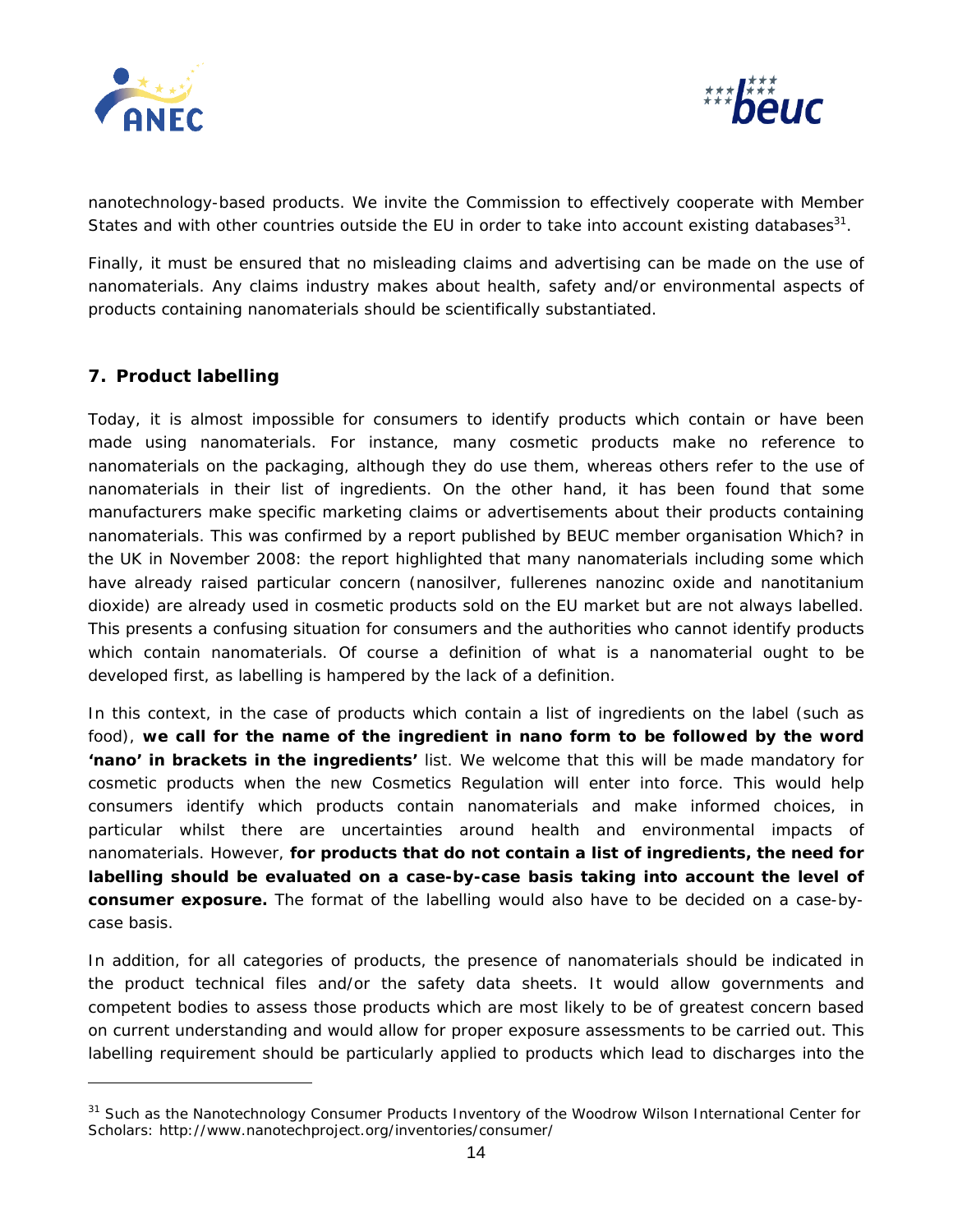



environment, where appropriate, under the framework of the applicable legislation (RoHS<sup>32</sup>,  $WEE^{33}$ ). This would have to be decided on a case-by-case basis.

Above all, we want to stress that labelling requirements for products should not at all be considered sufficient or be regarded as an acceptable substitute for more far reaching measures such as obligatory pre-market safety assessment systems. Regulatory measures ought to be initiated to prevent exposure of consumers and the environment to potentially dangerous nanomaterials. Requiring only labelling requirements for products might lead to shifting the responsibility on consumers to be exposed or not and is thus not acceptable. Moreover, labelling requirements need to be backed up with broader consumer information about nanotechnologies and nanomaterials.

#### **8. Public engagement**

Many studies have already been undertaken to identify what European citizens know about nanotechnologies and nanomaterials and their perception of them (see Annex II). Most of them have shown that there is a huge lack of knowledge amongst citizens and in particular consumers about nanotechnology, the use of nanomaterials and the potential risks.

**There is therefore a need for the Commission and Member States to undertake an EUwide public debate on nanotechnologies**. Although these are new scientific and technology developments and are highly technical, these technologies present ethical, legal, social aspects<sup>34</sup> and should be considered as major democratic challenges. Effective participatory processes ought to be developed in order to ensure transparency, awareness and accountability in policy making and to allow citizens to fully engage into decisions which will have an impact on their everyday life. This should also feed into the research agenda and influence developments. The Commission and Member States need to ensure that the voice of groups representing public interests is properly taken into account.

The discussion on nanotechnologies and nanomaterials should not be restricted to aspects of human health or environmental risk assessment. There are additional aspects which are to be considered such as the question of how society can effectively be involved in the development of science and technology in a democratic manner rather than leaving it entirely to business and the market. Also ethical issues need to be discussed.

<span id="page-14-0"></span> $32$  Directive 2002/95/EC on the restriction of the use of certain hazardous substances in electrical and electronic equipment.

<span id="page-14-2"></span><span id="page-14-1"></span>

<sup>&</sup>lt;sup>33</sup> Directive 2002/96/EC on waste electrical and electronic equipment.<br><sup>34</sup> So-called ELSA aspects i.e. What will our society look like with nanotechnology in the future? Are there any negative environmental or health impacts? Will the products be profitable for all? Whom will the technology benefit or harm? What are the ethical problems? For more information, see: ftp://ftp.cordis.europa.eu/pub/nanotechnology/docs/elsa\_governance\_nano.pdf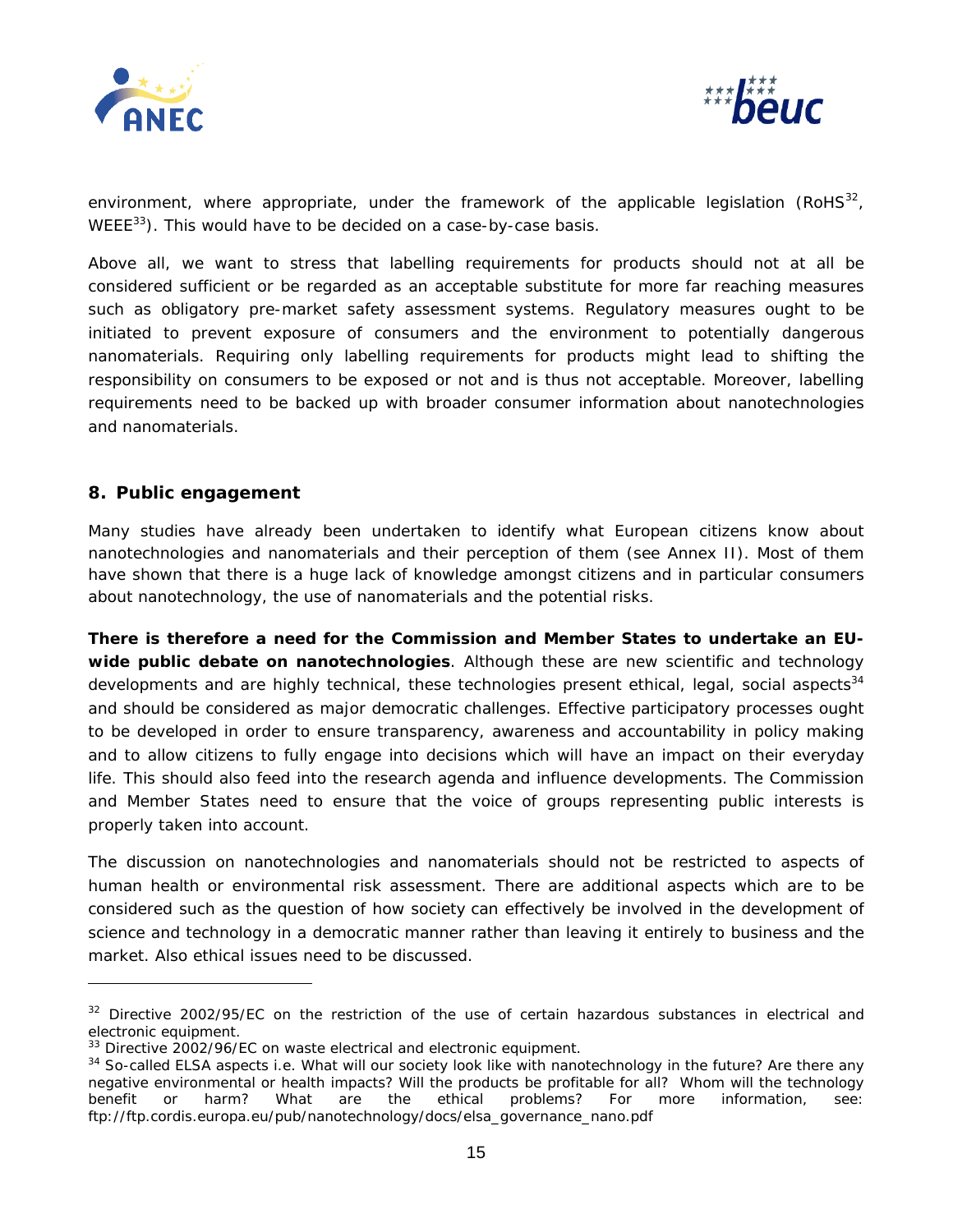



In order to prepare such public debates, it might be useful to establish and/or make use of independent bodies dedicated to nanotechnologies, both at the national and European levels. The purpose would be to gather knowledge on nanotechnology, their risks and benefits, and disseminate this knowledge to the public and businesses in an easily understandable manner. In other words, to translate scientific information into a language which would be easier to understand for all.

The outcomes of public debates on nanotechnologies should be taken into account in order to inform consumers and address any areas of potential concern such as in the case of short and long term impact on human health and the environment. Transparency, including openness about uncertainties and knowledge gaps, is essential for public trust in nanotechnology

## **9. Anticipating future generation technologies**

The US Environmental Protection Agency (EPA), among others, predicts that future nanotechnologies will converge with other forms of technology thereby leading to new generation nanomaterials, products and technologies (2nd, 3rd, 4th generation…) on the global market. It is therefore important to try to anticipate the development of nanotechnologies in order to ensure that future-generation nanomaterials are safe for health and the environment. Government funding for research should also recognise the current cross-disciplinary knowledge gaps and anticipate future knowledge needs, such as risk assessment technologies for nanobiotechnology.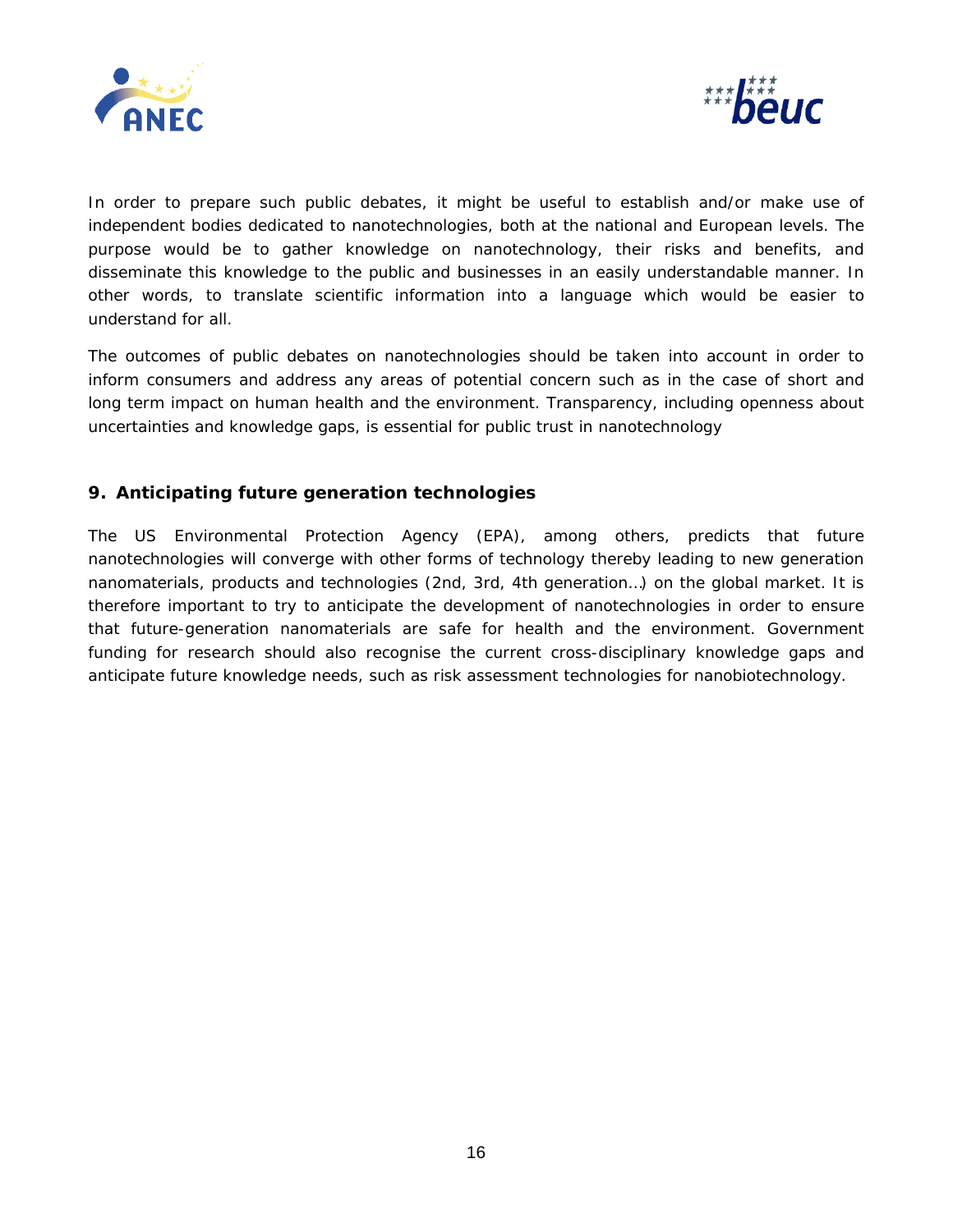



# **Annex I – Non-exhaustive BEUC and ANEC inventory of products claiming to contain nanoparticles available on the EU market[35](#page-16-0)**

| PRODUCTS INTENDED TO BE USED BY CHILDREN |                                        |                                                      |                                                                                                                                                                                                                                      |  |
|------------------------------------------|----------------------------------------|------------------------------------------------------|--------------------------------------------------------------------------------------------------------------------------------------------------------------------------------------------------------------------------------------|--|
| Company                                  | Country of<br>origin                   | Product                                              | Characteristics and product claims                                                                                                                                                                                                   |  |
| <b>Korres</b>                            | Greece                                 | Sunscreen<br>emulsion for<br>children SPF 30         | Sunscreen for children with filters of<br>titanium dioxide.                                                                                                                                                                          |  |
| Pure Plushy Inc.                         | <b>USA</b><br>(available<br>in the EU) | Donny the dog<br>- Anti-<br>microbial<br>stuffed toy | As the first anti-microbial toy it is<br>said to protect the product and child<br>against bacteria, mites and mould<br>and kill odour-causing bacteria. It is<br>also claimed to be safer for children<br>with asthma and allergies. |  |
| Banana Boat                              | <b>USA</b><br>(available<br>in the EU) | Kids Tear Free<br>Sun SPF 30                         | Sunscreen that claims to use<br>titanium dioxide (AvoTriplex) to<br>protect kids from a broad spectrum<br>of UVA/UVB                                                                                                                 |  |

<span id="page-16-0"></span><sup>&</sup>lt;sup>35</sup> Methodology used: The ANEC/BEUC inventory shows examples of 100 products containing nanomaterials which are available for consumers in the EU. Research was carried out between 31 October 2008 and 23 April 2009 through search on the internet and in shops. The inventory only contains products that are actually being promoted as containing nanomaterials. Disclaimer: due to the frequent update and possible obsolesce of web pages, no web addresses are provided in this paper.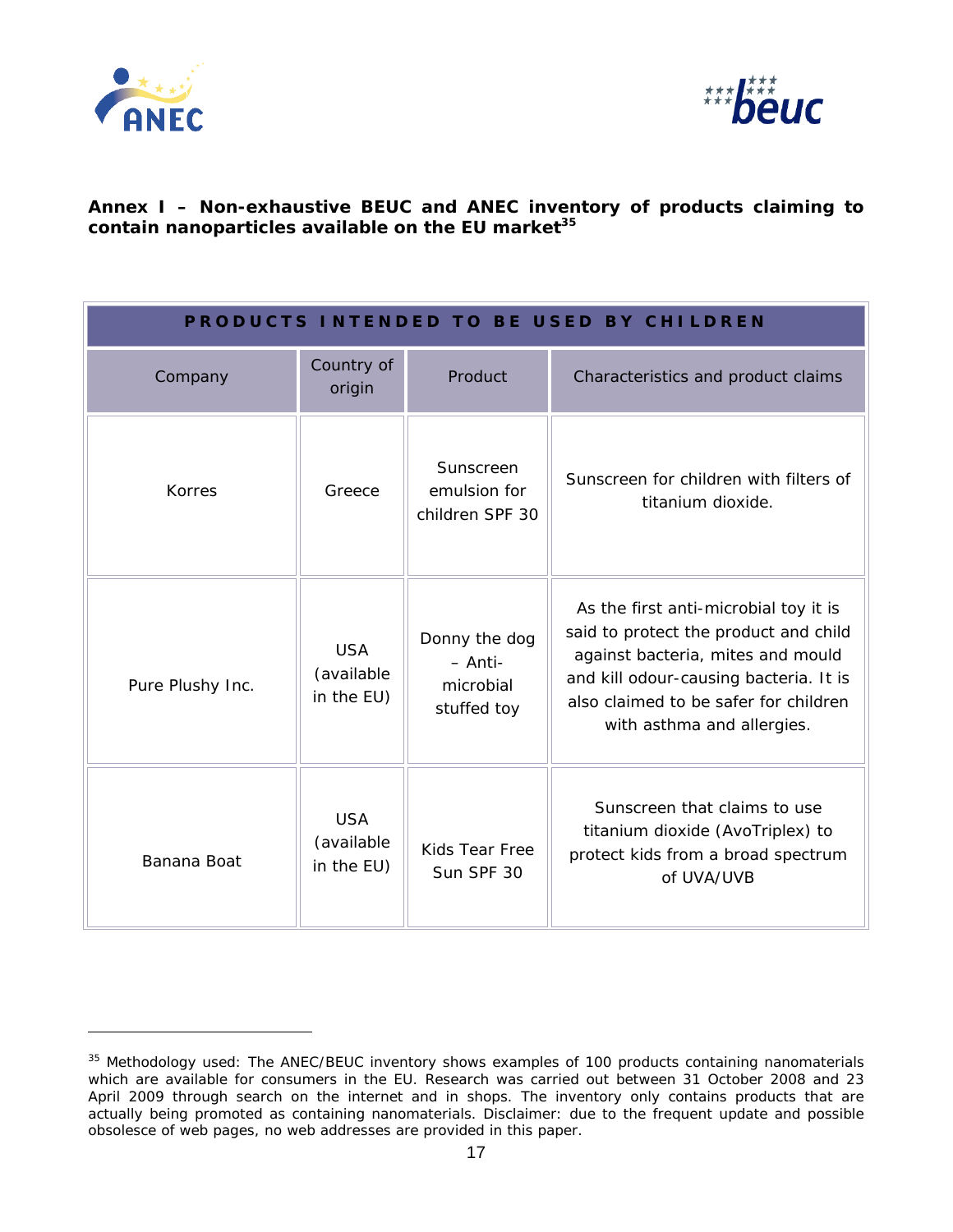



| Pure Plushy Inc. | <b>USA</b><br>(available<br>in the EU) | Benny the Bear<br>- Antimicrobial<br>stuffed toy | As the first anti-microbial toy it<br>protects the product and child<br>against bacteria, mites and mould<br>and kills odour-causing bacteria. It is<br>also claimed to be safer for children<br>with asthma and allergies. |
|------------------|----------------------------------------|--------------------------------------------------|-----------------------------------------------------------------------------------------------------------------------------------------------------------------------------------------------------------------------------|
| Korres           | Greece                                 | Sunscreen<br>emulsion<br>SPF <sub>30</sub>       | Sunscreen for children with filter of<br>titanium dioxide.                                                                                                                                                                  |

| <b>COSMETIC PRODUCTS</b> |                                        |                                            |                                                                                                                                                                                |
|--------------------------|----------------------------------------|--------------------------------------------|--------------------------------------------------------------------------------------------------------------------------------------------------------------------------------|
| Company                  | Country of<br>origin                   | Product                                    | Characteristics and product claims                                                                                                                                             |
| <b>NanBabies</b>         | <b>USA</b><br>(available<br>in the EU) | BioSafe Hand and<br>Face kit               | A kit consisting of hand wipe, spray<br>with nanocrystaline silver and<br>facemask that is said to protect you<br>from airborne virus and bacteria as<br>well as from viruses. |
| Chanel                   | France                                 | Precision Blanc<br>Essentiel<br>Nanolotion | A lotion that claims to moisturise and<br>lighten the skin.                                                                                                                    |
| <b>Nucelle</b>           | <b>USA</b><br>(available<br>in the EU) | SunSense <sup>™</sup> SPF<br>30+ Sunscreen | Nanotechnology Z-cote HP1<br>nanosized zink oxide protects the<br>skin from the sun with less<br>application needed compared to<br>other sunscreen products.                   |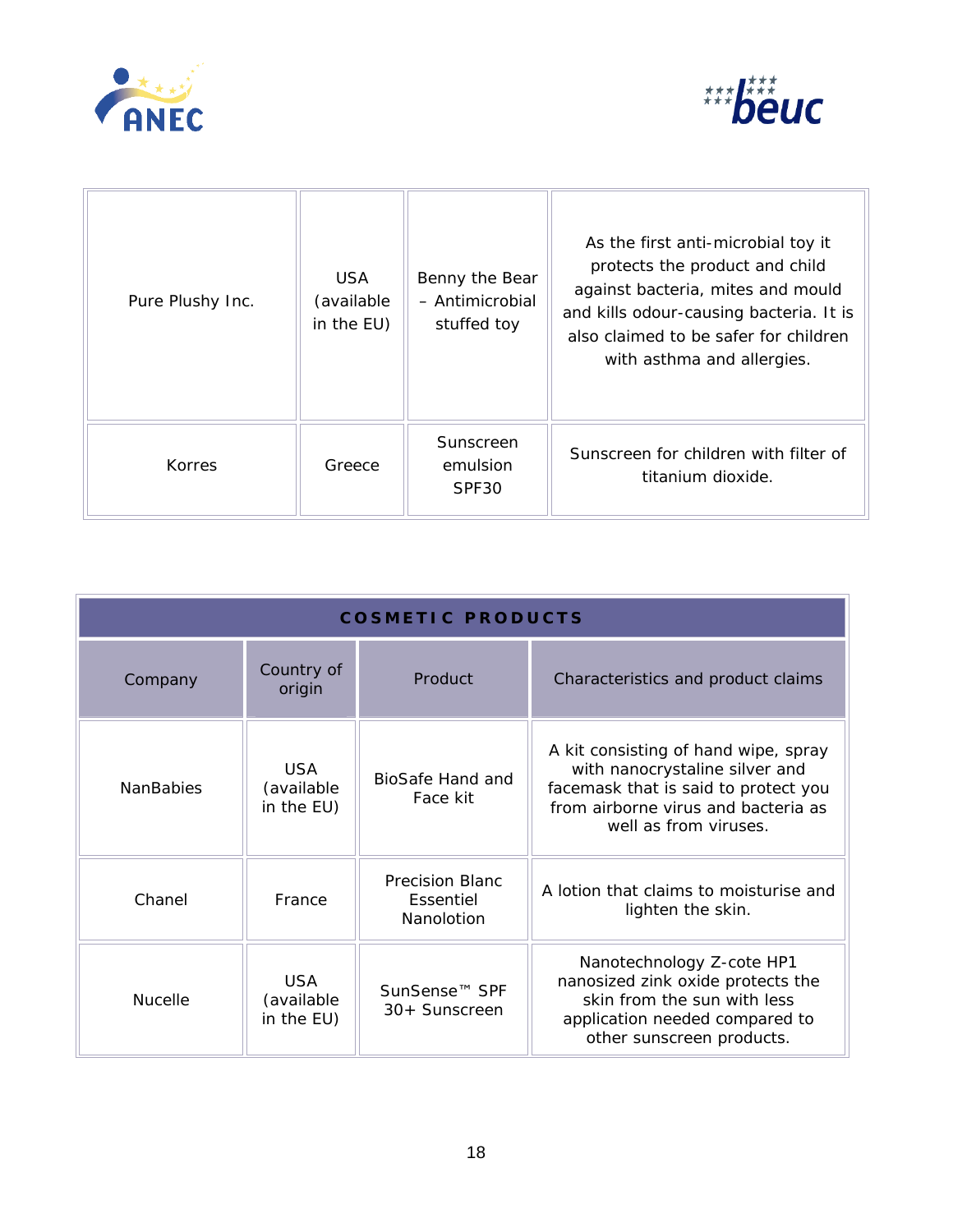



| Dr Brandt              | <b>USA</b><br>(available<br>in the EU)  | <b>Lineless Essentials</b>              | Skincare range that contains<br>fullerenes, described as "radical<br>sponges that stop the action UVA and<br>UVB by absorbing free radicals".                                                                                                                                                                                                |
|------------------------|-----------------------------------------|-----------------------------------------|----------------------------------------------------------------------------------------------------------------------------------------------------------------------------------------------------------------------------------------------------------------------------------------------------------------------------------------------|
| Chantecaille           | France                                  | Nano Gold<br><b>Energizing Cream</b>    | This facial cream uses 24-karat gold<br>nanoparticles. It states: "this<br>extraordinary cream consistently<br>replenishes skin's energy using<br>nanotechnology to safely deliver the<br>power of pure gold. By promoting cell<br>metabolism and stimulation collagen<br>production, skin retains optimal<br>health and youthful vitality". |
| Beyond Skin<br>Science | <b>USA</b><br>(available<br>in the EU)  | <b>Eternalist Anti-</b><br>aging System | Skincare range that uses<br>nanotechnology to penetrate the<br>outer layer of the skin to deliver the<br>active ingredients to the cells, that is<br>microemulsion "special<br>nanoparticles"                                                                                                                                                |
| <b>Korres</b>          | Greece                                  | Red Vine Hair Sun<br>Protector          | Claims that the concentrated<br>substance carried by nanoparticles,<br>protects the hair from the damaging<br>sun with protective UV filters carried<br>by nano particles.                                                                                                                                                                   |
| Sundance               | Switzerland<br>(available<br>in the EU) | Sunscreen product                       | Contains nano-titanium dioxide                                                                                                                                                                                                                                                                                                               |
| Theramed               | Austria                                 | S.O.S Sensitiv<br>(toothpaste)          | Claimed to repair teeth if there are<br>small holes                                                                                                                                                                                                                                                                                          |
| Dr. Best               | Germany                                 | Toothbrush                              | Contains nanosilver                                                                                                                                                                                                                                                                                                                          |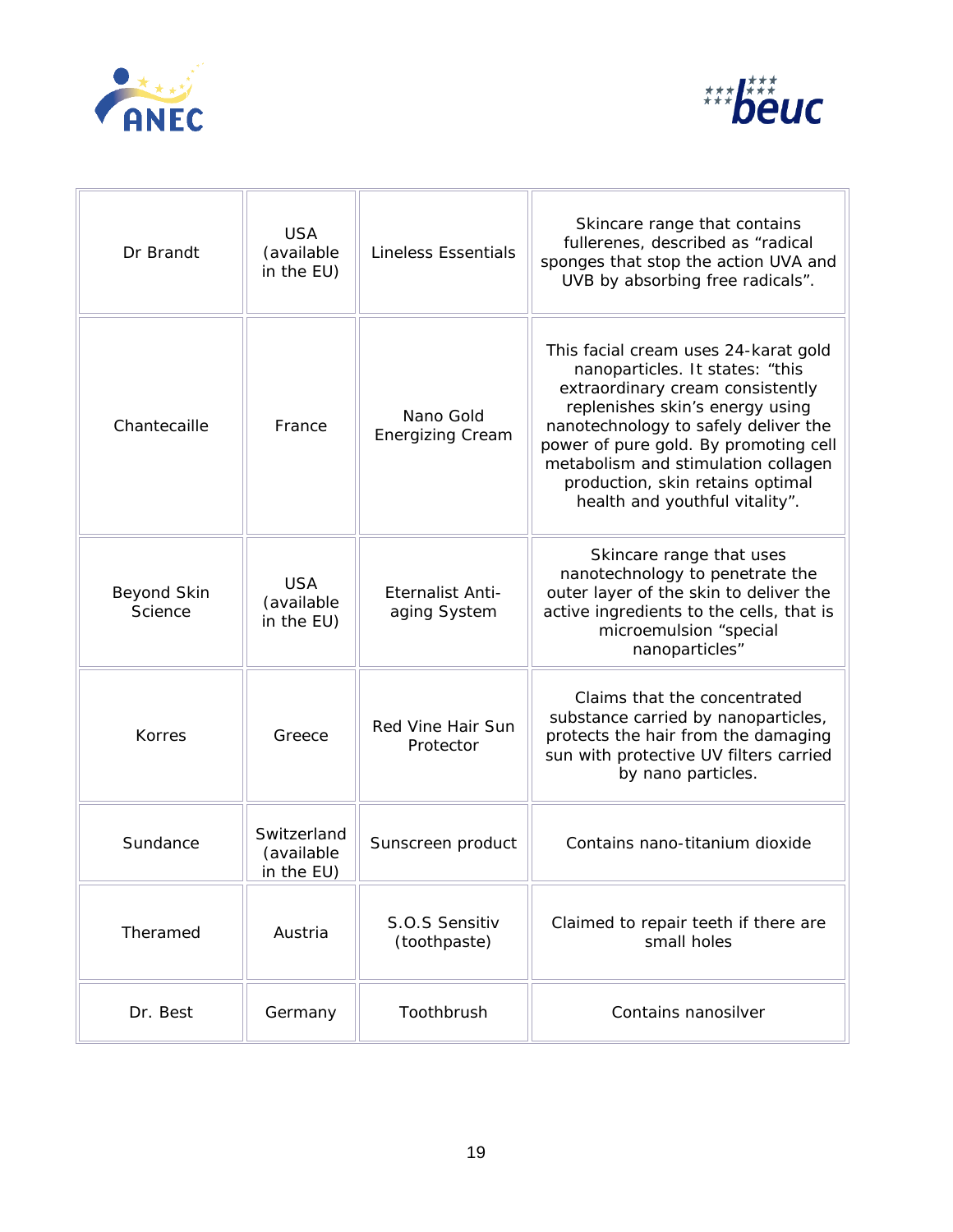



| N.V Perricone M.D               | <b>UK</b>                              | Men's fitness line                                   | Men's skin care range that contains<br>fullerenes. The manufacturer claims<br>that it "provides superior anti-aging<br>benefits and protection".                                                                                                            |
|---------------------------------|----------------------------------------|------------------------------------------------------|-------------------------------------------------------------------------------------------------------------------------------------------------------------------------------------------------------------------------------------------------------------|
| <b>AGERA</b> medical<br>formula | UK                                     | Agera nano eye lift                                  | Anti-aging eye cream. "This product<br>provides the delicate eye area with<br>the latest in anti-ageing skin care<br>technology".                                                                                                                           |
| Rosactive                       | UK                                     | Biomixyl<br><b>Treatment Kit</b>                     | This anti-aging kit's formula is based<br>on nano protein                                                                                                                                                                                                   |
| PureLogicol<br>International    | UK                                     | Purelogicol Instant<br>Lip Plumper                   | This lip treatment is said to plump<br>and define the lips through its MVS-<br>Lips™ nanotechnology                                                                                                                                                         |
| <b>Tracie Martyn</b>            | UK                                     | Shakti resculpting<br>body lotion                    | Shaping body cream. "we have again<br>merged science and nature using<br>nano-technology to deliver natural<br>black currant lipids deep into the skin<br>for moisturization".                                                                              |
| Klein Becker                    | <b>USA</b><br>(available<br>in the EU) | StriVEctin-NE Self-<br>Heating hand<br>NanoExfoliant | Exfoliant for hands. "Our thermo-<br>active NanoExfoliating technology<br>delivers substantial dermabrasive<br>proerities without causing lasting<br>redness or damaging the skin"                                                                          |
| Salcura                         | UK                                     | Zeoderm Skin<br>Repair System                        | This skin system claims to effectivly<br>remove dryness, thereby being<br>"suitable and safe" for people with<br>different kinds of skin problems. It<br>has "no known sideeffects". Its active<br>substance is Zeolite Clinoptiolites<br>(ZeomaZ Patented) |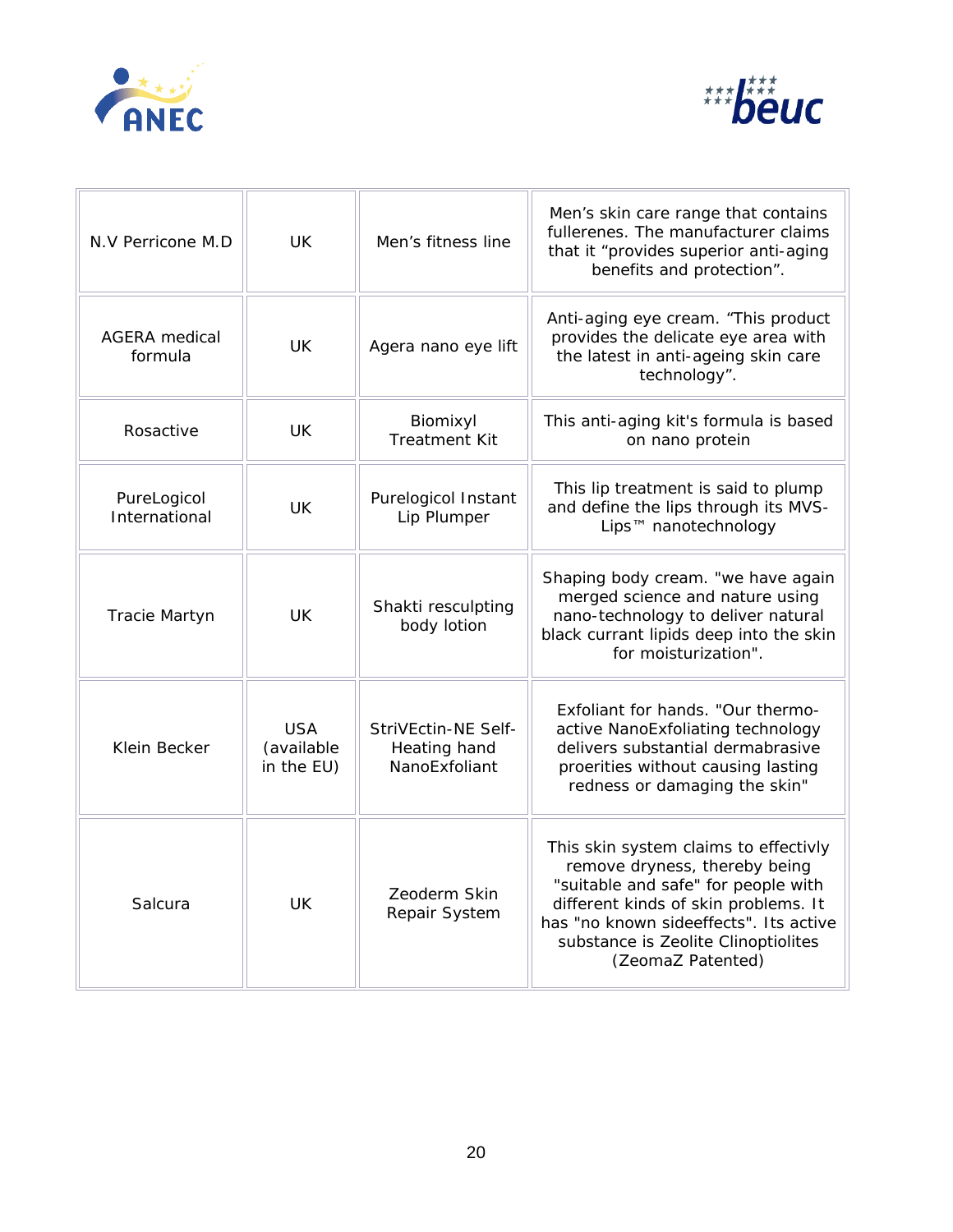



| <b>LEOREX</b>               | Israel/USA<br>(available<br>in the EU)  | <b>LEOREX Booster</b><br>Hypoallergenic<br>Anti-wrinkle nano-<br>booster | This cream treatment is said to<br>through the nano silica network<br>ensure slow release of nourishing<br>materials. "the nanoparticles<br>scavange free radicals and toxins,<br>mechanically pull and flatten the<br>wrinkles" |
|-----------------------------|-----------------------------------------|--------------------------------------------------------------------------|----------------------------------------------------------------------------------------------------------------------------------------------------------------------------------------------------------------------------------|
| <b>KOSÉ®</b><br>Corporation | Japan<br>(available<br>in the EU)       | Rutina nanoforce<br>(5 products)                                         |                                                                                                                                                                                                                                  |
| NV Perricone M.D.           | <b>USA</b><br>(available<br>in the EU)  | Men's skin fitness<br>shave cream with<br>fullerene<br>technology        | Men's shaving cream containing<br>fullerenes.                                                                                                                                                                                    |
| <b>KOSÉ®</b><br>Corporation | Japan<br>(available<br>in the EU)       | Rutína nano-white                                                        |                                                                                                                                                                                                                                  |
| La Prairie                  | Switzerland<br>(available<br>in the EU) | Caviar Ampoules                                                          | A nanoemulsion is said to enable the<br>patented substance to penetrate the<br>skin for a brighter skin with less<br>wrinkles.                                                                                                   |
| Lancome®                    | France                                  | Hydra zen® cream<br>(SPÉCIAL PEAUX<br>SÈCHES)                            | In this cream substances combined<br>with nano encapsuled Triceramides,<br>this skin cream claims to restore and<br>renew skin's healthy look.                                                                                   |
| Lancome®                    | France                                  | <b>RÉNERGIE</b><br>MORPHOLIFT (3<br>products)                            |                                                                                                                                                                                                                                  |
| L'Oreal <sup>®</sup>        | France                                  | RevitaLift <sup>®</sup> Double<br>Lifting                                | This face cream contains Nanosomes<br>of Pro-Retinol A. "The first double-<br>action cream that instantly re-<br>tautens the skin and the appearance<br>of wrinkles".                                                            |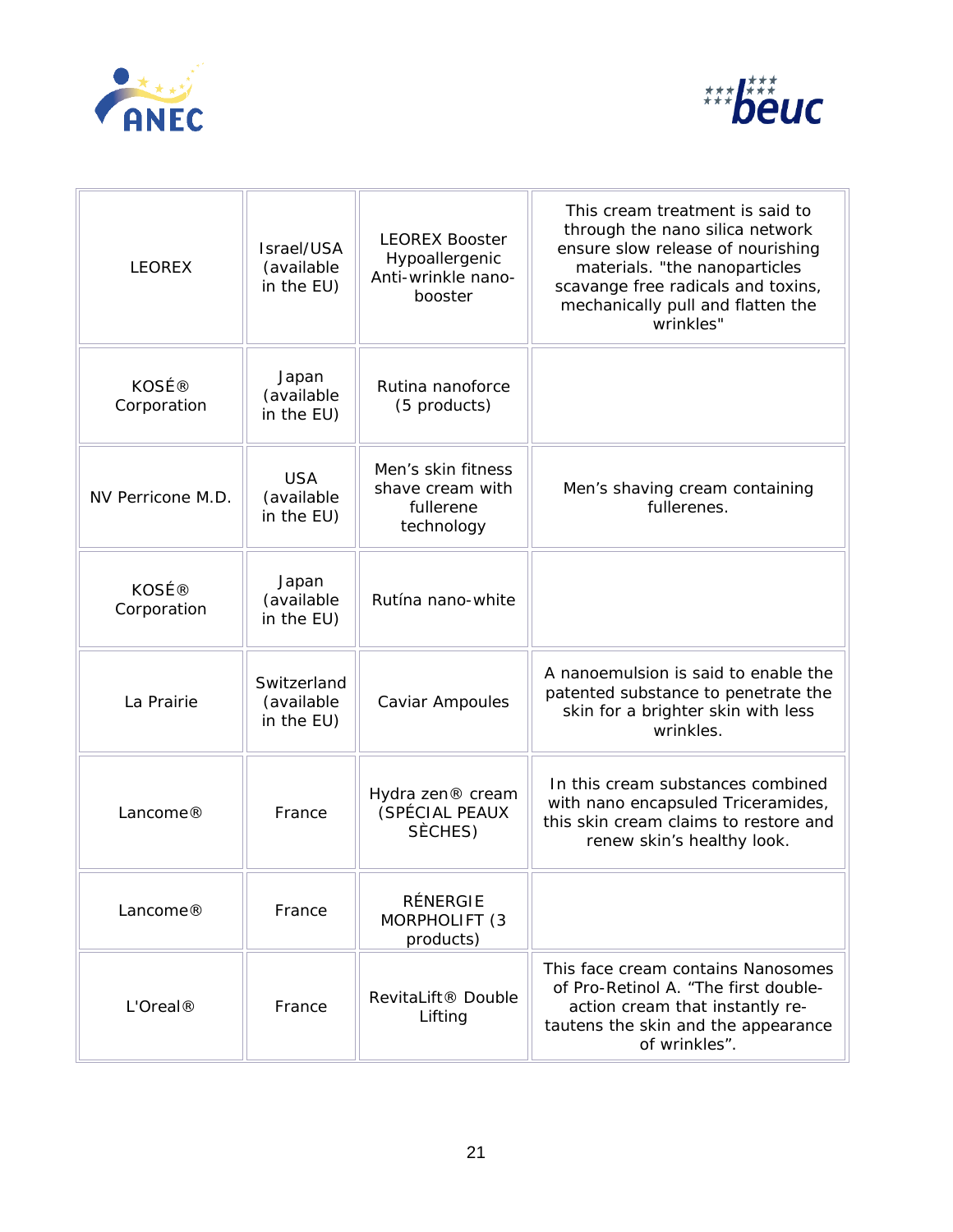



| Arbonne<br>International, LLC                  | <b>USA</b><br>(available<br>in the EU) | NutriMinC® RE <sup>9</sup>                                                     |                                                                |
|------------------------------------------------|----------------------------------------|--------------------------------------------------------------------------------|----------------------------------------------------------------|
| Arbonne<br>International, LLC                  | <b>USA</b><br>(available<br>in the EU) | NutriMenC™ RE <sup>9</sup>                                                     |                                                                |
| Beyond Skin<br>Science, LLC™                   | <b>USA</b><br>(available<br>in the EU) | Eternalis <sup>™</sup> (several<br>products)                                   |                                                                |
| Enprani <sup>®</sup>                           | Korea<br>(available<br>in the EU)      | Innermost (8<br>products)                                                      |                                                                |
| DERMAdoctor®                                   | <b>USA</b><br>(available<br>in the EU) | POUTlandish Hyper<br>Moisturizing Lip<br>Paint & Treatment                     |                                                                |
| MyChelle<br>Dermaceuticals                     | <b>USA</b><br>(available<br>in the EU) | Revitalizing Night<br>Cream                                                    |                                                                |
| SIRCUIT <sup>®</sup>                           | <b>USA</b><br>(available<br>in the EU) | <b>SIRCUIT®WHITE</b><br>OUT                                                    | This cream contains both<br>fullersomes™ and titanium dioxide. |
| SIRCUIT <sup>®</sup><br>Cosmeceuticals<br>inc. | <b>USA</b><br>(available<br>in the EU) | SIRCUIT®O.M.G. <sup>™</sup><br>serum                                           |                                                                |
| SIRCUIT <sup>®</sup><br>COSMECEUTICALS<br>INC. | <b>USA</b><br>(available<br>in the EU) | <b>SIRCUIT®Sircuit</b><br>Addict™                                              |                                                                |
| Zelens<br>Dermatological<br>(UK) Ltd.          | <b>UK</b>                              | Zelens® Fullerene<br>C-60 Day and<br>Night Cream                               |                                                                |
| AmerElite<br>Solutions <sup>®</sup>            | <b>USA</b><br>(available<br>in the EU) | The<br>CollagenFusion™<br><b>Botanical Skin</b><br>Care System (6<br>products) |                                                                |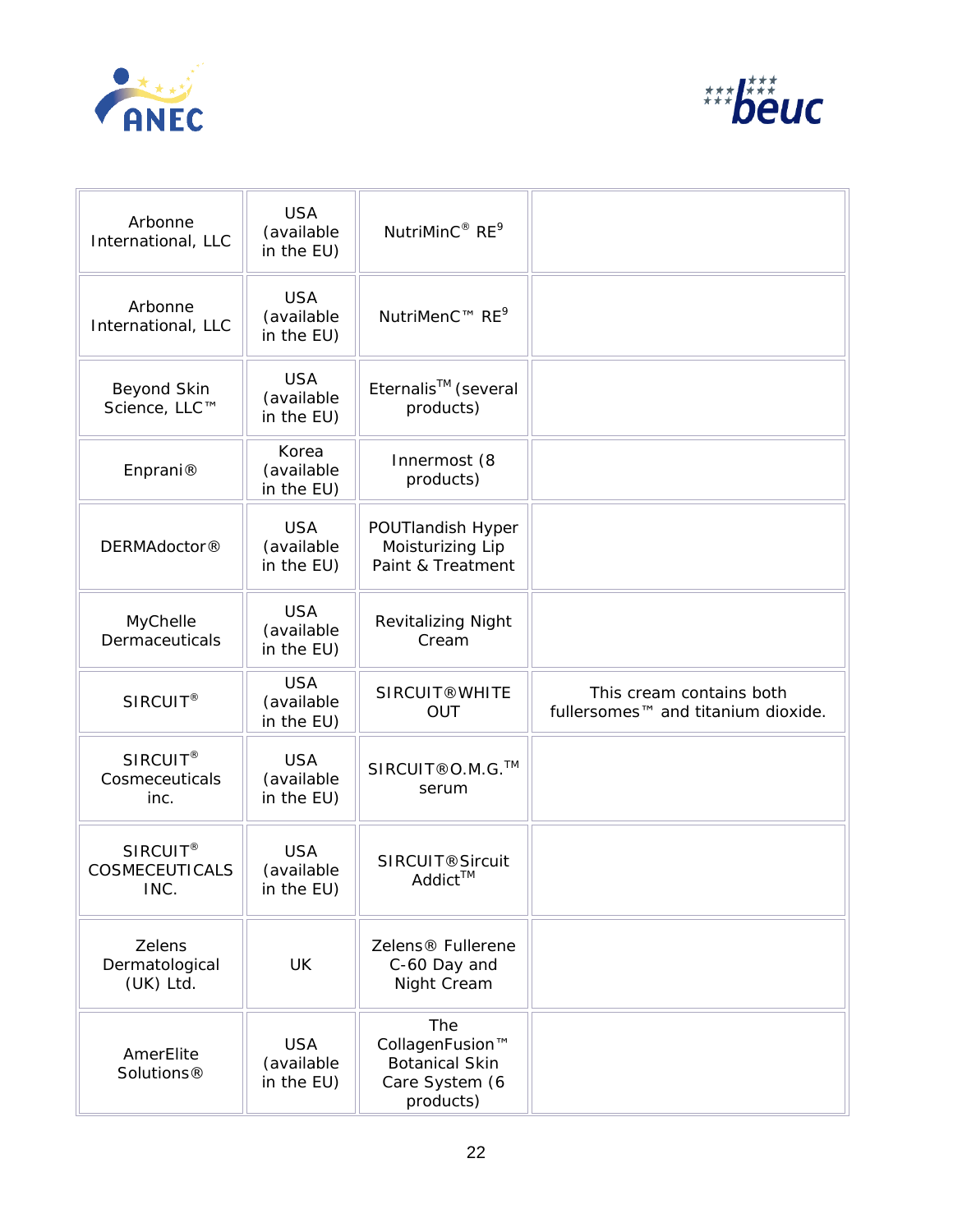



| MOXIE for men                         | <b>USA</b><br>(available<br>in the EU) | $D$ -fence <sup>TM</sup><br>Antioxidant<br>Moisturizer with<br><b>SPF 17</b> | The trademark for this product is Zin<br>Clear™, "nanotechnology ingredient<br>that provides FULL UVB/UVA<br>protection".                                                                                                                   |
|---------------------------------------|----------------------------------------|------------------------------------------------------------------------------|---------------------------------------------------------------------------------------------------------------------------------------------------------------------------------------------------------------------------------------------|
| Ishizawa<br>Laboratories Co.,<br>Ltd. | Japan<br>(available<br>in the EU)      | Nanoce Moisture<br>Liquid Foundation                                         |                                                                                                                                                                                                                                             |
| G.M.Collin                            | France                                 | Soothing<br>Moisturizing Lotion<br>Nanoemulsion 10 <sup>-9</sup>             |                                                                                                                                                                                                                                             |
| G.M.Collin                            | France                                 | Sun Veil SPF 15<br><b>Urban Protection</b>                                   |                                                                                                                                                                                                                                             |
| AmorePacific®                         | Korea<br>(available<br>in the EU)      | TIME RESPONSE®<br>Skin Renewal<br>Crème                                      |                                                                                                                                                                                                                                             |
| L'anza                                | <b>USA</b><br>(available<br>in the EU) | L'anza healing<br>moisture tanamu<br>cream shampoo                           | Deeply moisturises the hair through<br>a nanotechnology Keratin Healing<br>System™                                                                                                                                                          |
| Greenyarn LLC.                        | <b>USA</b><br>(available<br>in the EU) | Soft cloth mask                                                              |                                                                                                                                                                                                                                             |
| Alfaparf                              | Italy                                  | Shampoo                                                                      | Shampoo with "Active power hair<br>Nanotech-solutions"                                                                                                                                                                                      |
| Dr Peter Proctor                      | <b>USA</b><br>(available<br>in the EU) | Nano Shampoo                                                                 | Shampoo and hair loss treatment                                                                                                                                                                                                             |
| Chanel                                | France                                 | Précision Calming<br>Emulsion                                                | Cream containing a nanoemulsion                                                                                                                                                                                                             |
| Marie Louise                          | <b>USA</b><br>(available<br>in the EU) | Marie Louise Vital<br>Nanoemulsion                                           | "Marie Louise applies the latest<br>technology to nano-sized ingredients<br>and seals them in triple-layered<br>capsules of vitamin A, Vitamin C and<br>Vitamin A. As each layer sheds in<br>different layers of the skin<br>incrementally" |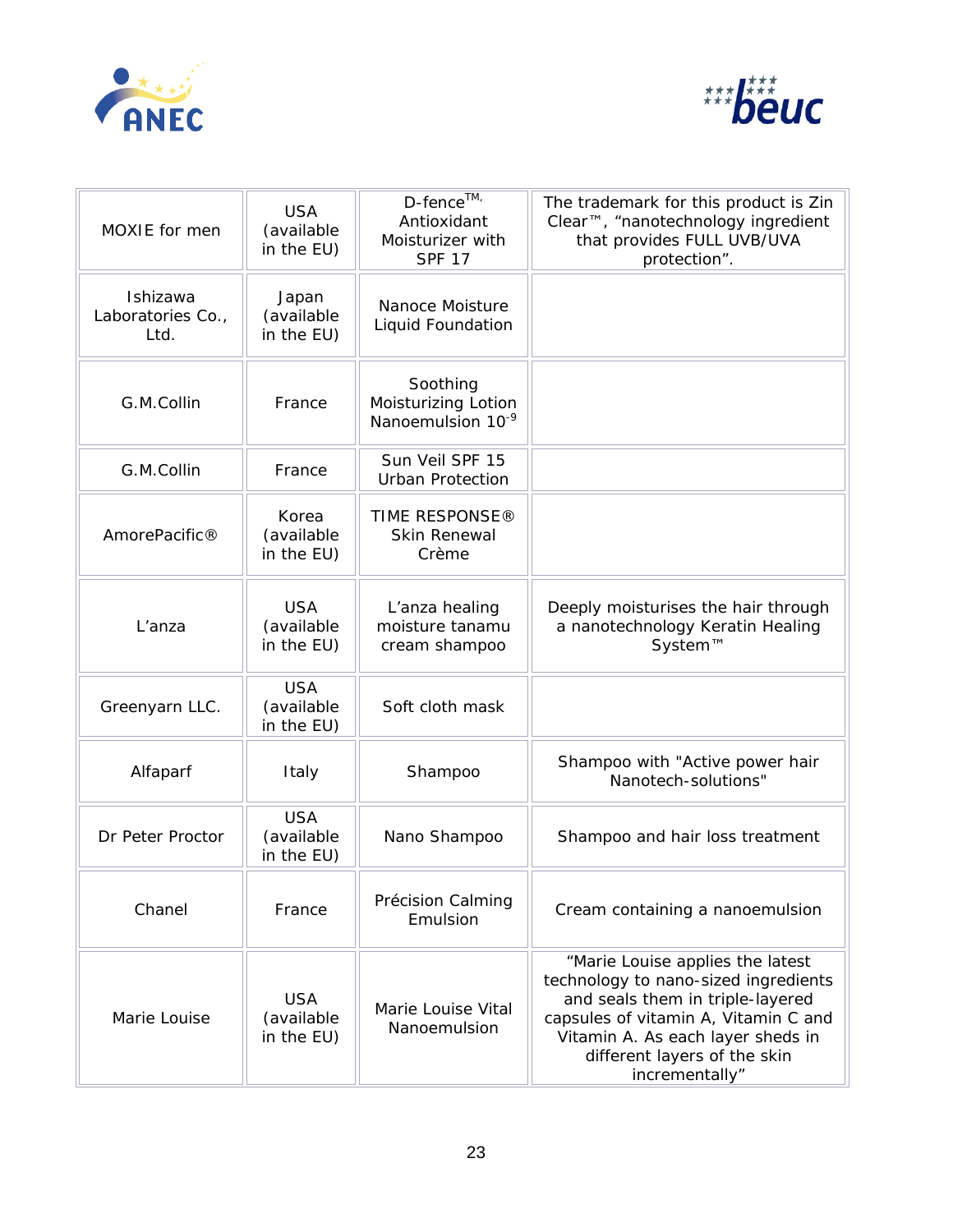



| Dior           | France                                  | Extreme wear<br>flawless make-up<br><b>FPS 25</b> | This powder foundation claims to<br>have a unique formula based on<br>"micro-airy nano network" for perfect<br>complexion.                                               |
|----------------|-----------------------------------------|---------------------------------------------------|--------------------------------------------------------------------------------------------------------------------------------------------------------------------------|
| <b>JUVENA</b>  | Switzerland<br>(available<br>in the EU) | <b>DNA Skin</b><br>Optimizer SPF 20<br>Cream      | By using 40 nanometers size<br>ingredients the manufacture claims<br>to be able to deliver the active<br>substance to the cells promote anti-<br>aging.                  |
| Lancome        | France                                  | Hydra Flash<br>Bronzer daily face<br>moisturizer  | One of the ingredients in this self<br>tanning lotion is nanosized vitamin E.                                                                                            |
| <b>StHerbs</b> | Thailand<br>(available<br>in the EU)    | Stherb Nano<br><b>Breast Serum</b>                | "Stherb nano breast serum is the is<br>the combination of nano particles of<br>the latest nanotechnology with the<br>phyto estrogens herb extract,<br>Pueraria Mirifica" |
| Stherb         | Thailand<br>(available<br>in the EU)    | Stherb Anti-<br>Cellulite Nano<br>cream           | Stherb Anti-Cellulite Nano cream                                                                                                                                         |

| <b>FOOD PRODUCTS</b> |                                        |                        |                                                                                                                                                                |
|----------------------|----------------------------------------|------------------------|----------------------------------------------------------------------------------------------------------------------------------------------------------------|
| Company              | Country of<br>origin                   | Product                | Characteristics / product claims                                                                                                                               |
| Pharmanex            | <b>USA</b><br>(available in<br>the EU) | NanoCoQ10 <sup>®</sup> | Nutritional supplement. Through<br>nanotechnology improvement,<br>consumers are told to be expecting<br>cardiovascular, antioxidant and<br>cognitive benefits. |
| Dr Mercola           | <b>USA</b><br>(available in            | B-12 Energy            | Nutritional supplement. Through<br>Nanotechnology the spray is said to<br>deliver the nutrition to the body for                                                |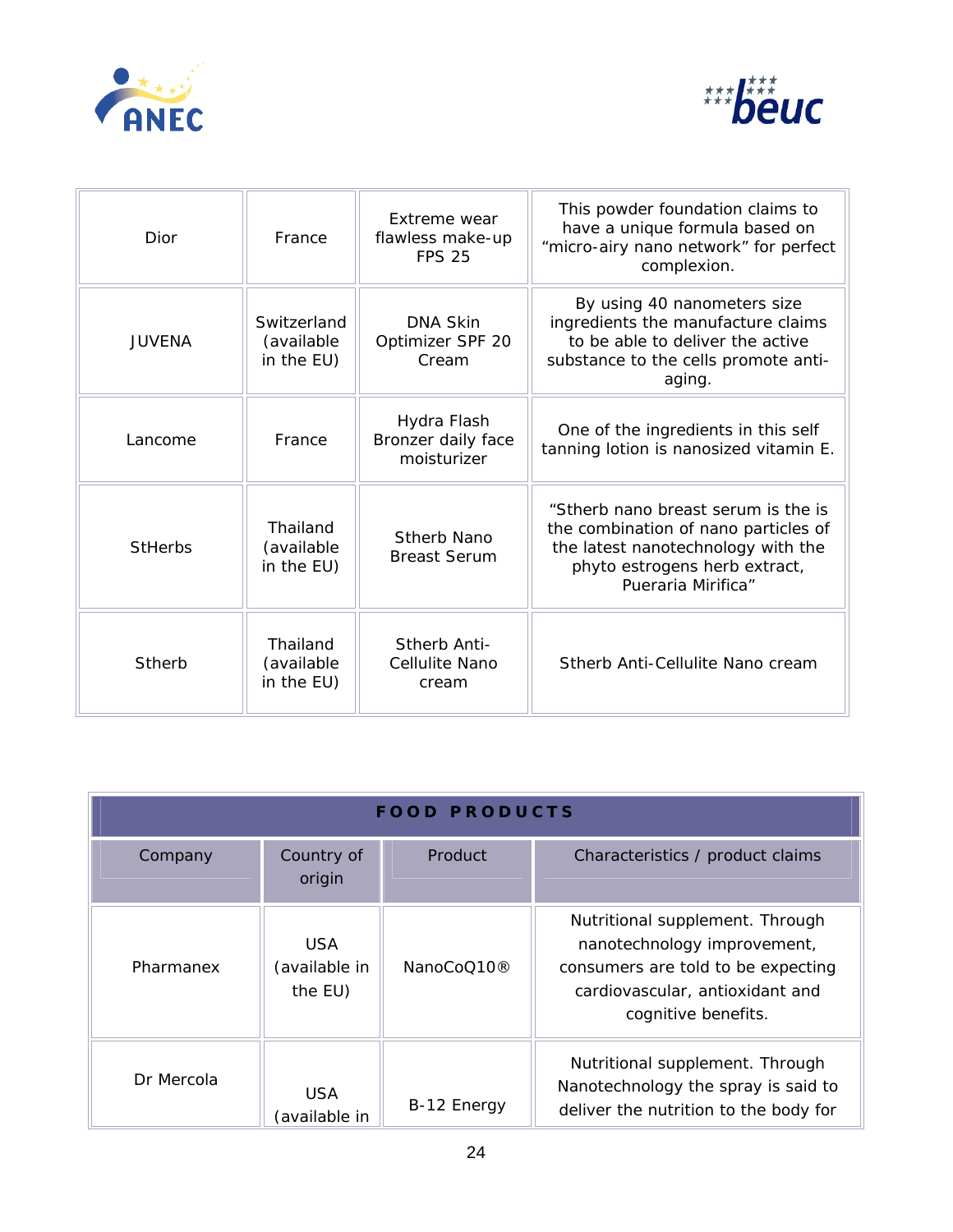



|                        | the EU)                                | Booster spray                            | fast and easy absorption.                                                                                                                                                                                                                                                                                                     |
|------------------------|----------------------------------------|------------------------------------------|-------------------------------------------------------------------------------------------------------------------------------------------------------------------------------------------------------------------------------------------------------------------------------------------------------------------------------|
| <b>Purest Colloids</b> | <b>USA</b><br>(available in<br>the EU) | MesoGold <sup>®</sup>                    | "All natural mineral supplement of<br>colloidal gold", liquid.                                                                                                                                                                                                                                                                |
| <b>Purest Colloids</b> | <b>USA</b><br>(available in<br>the EU) | MesoSilver <sup>®</sup>                  | "All natural mineral supplement in the<br>form of nanoparticle colloidal silver".                                                                                                                                                                                                                                             |
| Muscle Tech            | <b>USA</b><br>(available in<br>the EU) | <b>MuscleTech®</b><br>naNO VAPOR™        | This muscle building supplement is<br>said to increase the muscle mass for<br>unrestrained size and inhuman<br>strength. The nanoparticles (naNO<br>VAPOR) formula is also described as<br>"immensely powerful particles that<br>violently invade cells, triggering raw,<br>untamed increases in muscle size and<br>strength" |
| Alocost                | Sweden                                 | Nano-<br>magnesium                       | Nutritional supplement magnesium.<br>They claim that by making the<br>magnesium negatively charged instead<br>of its naturally positive being, the body<br>can absorb the nano-magnesium in a<br>much higher level than possible<br>before.                                                                                   |
| Solgar                 | <b>USA</b><br>(available in<br>the EU) | Solgar<br>NutriNano<br>CoQ10             | With the help of nanotechnology this<br>supplement is said to be more<br>effective than regular CoQ10                                                                                                                                                                                                                         |
| Squeezy                | <b>USA</b><br>(available in<br>the EU) | Squeezy nano<br>energized<br>mineral gel | This nano gel, to be used after<br>physical activity, contains more than<br>20 minerals. Because of the small size<br>of particles the minerals are<br>transported directly to the body's cells.                                                                                                                              |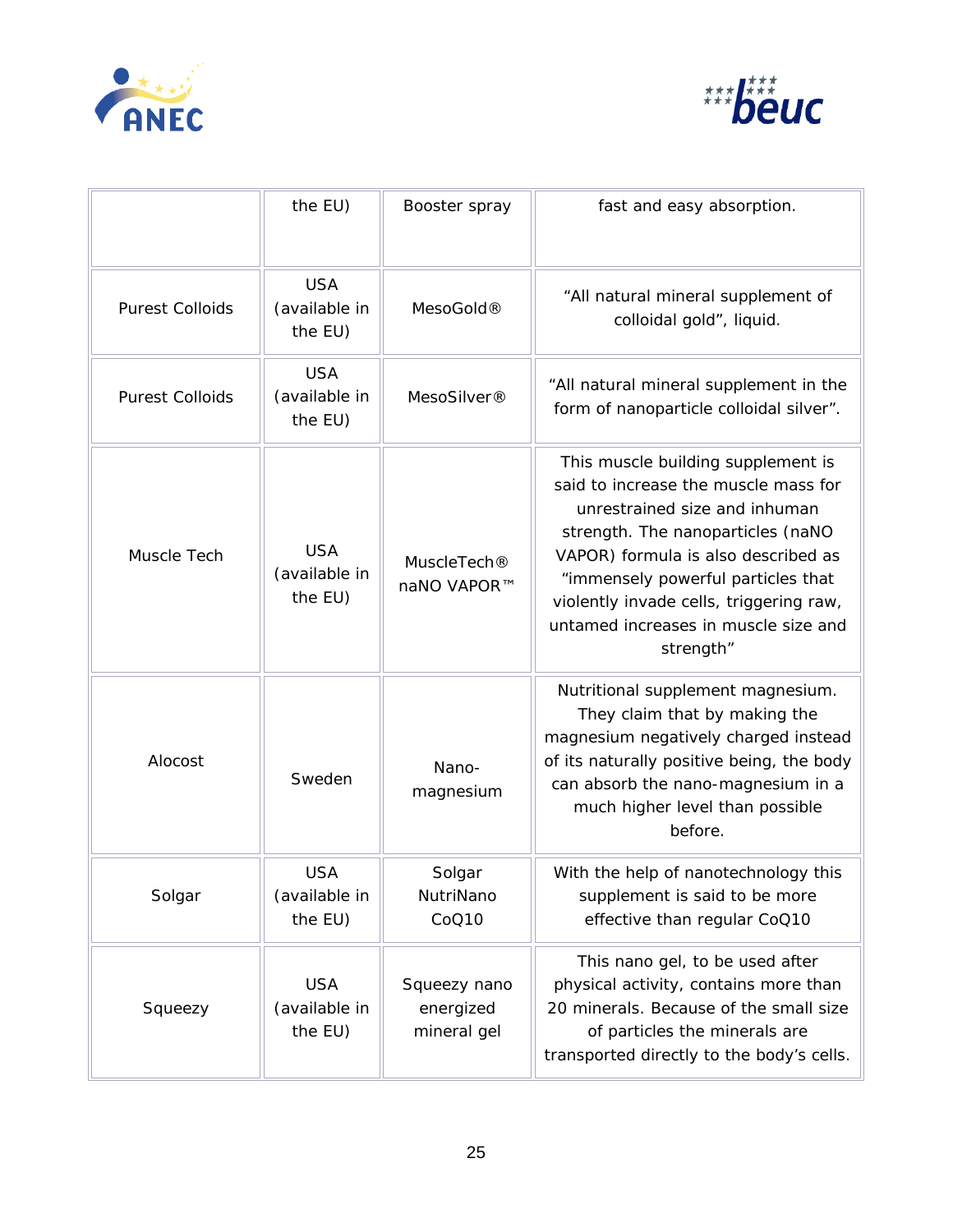



| <b>MuscleTech</b> | <b>USA</b><br>available in<br>the EU) | Cell-Tech<br>Hardcore | Muscle building supplement. "A portion<br>of this explosive, scientifically<br>engineered creatine blend has Nano-<br>Diffuse <sup>™</sup> technology to hyper-<br>accelerate the musclebuilding<br>process". |
|-------------------|---------------------------------------|-----------------------|---------------------------------------------------------------------------------------------------------------------------------------------------------------------------------------------------------------|
|-------------------|---------------------------------------|-----------------------|---------------------------------------------------------------------------------------------------------------------------------------------------------------------------------------------------------------|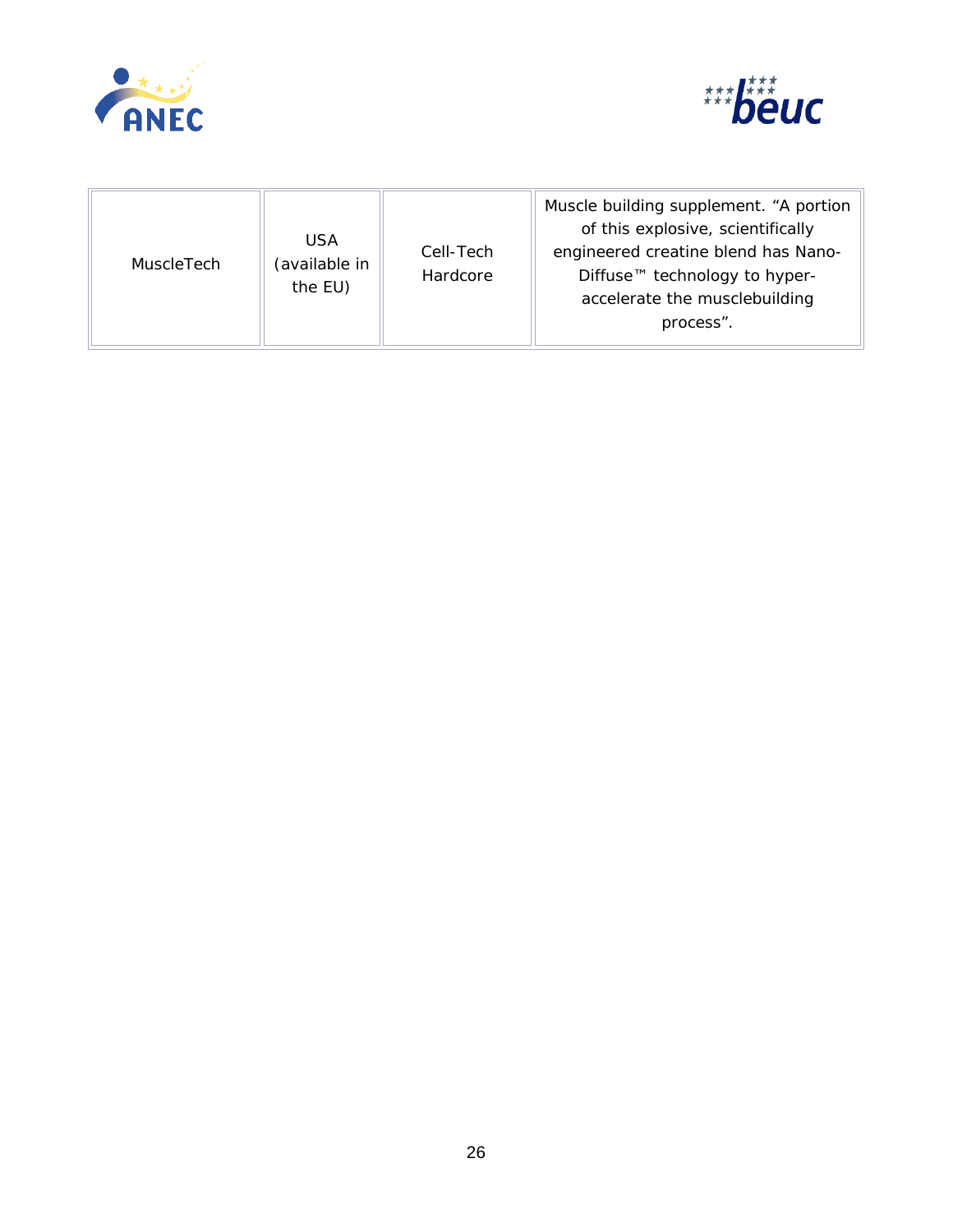



| <b>OTHER PRODUCTS</b> |                                         |                            |                                                                                                                                                                                  |
|-----------------------|-----------------------------------------|----------------------------|----------------------------------------------------------------------------------------------------------------------------------------------------------------------------------|
| Company               | Country of<br>origin                    | Product                    | Characteristics / Product claims                                                                                                                                                 |
| <b>BOSCH</b>          | Germany                                 | Refrigerator KGP<br>36390  | The natural silver, AntiBacteria by<br>AgION claims to prevent growth of<br>bacteria inside the refrigerator.                                                                    |
| NanoSys               | Switzerland<br>(available<br>in the EU) | Nano perl 119              | Protective spray for wood. Protects<br>the material from water and UV<br>radiation.                                                                                              |
| NanoSys               | Switzerland<br>(available<br>in the EU) | Nano-Cotta                 | Protection spray protects terra cotta<br>from aging from calcium oxide and<br>mould.                                                                                             |
| NanoSys               | Switzerland<br>(available<br>in the EU) | Nano Click                 | Protective spray for parquet floors.                                                                                                                                             |
| Melvo                 | Germany                                 | Coxy Super<br>Protector    | Shoe protector spray containing<br>nanoparticles                                                                                                                                 |
| Eurochem              | UK                                      | Nanowash 66<br>car shampoo | "A special blend of nano particles,<br>waxes and detergents for the<br>effective cleaning of all vehicle body<br>types." "The more you use this<br>product the stronger the nano |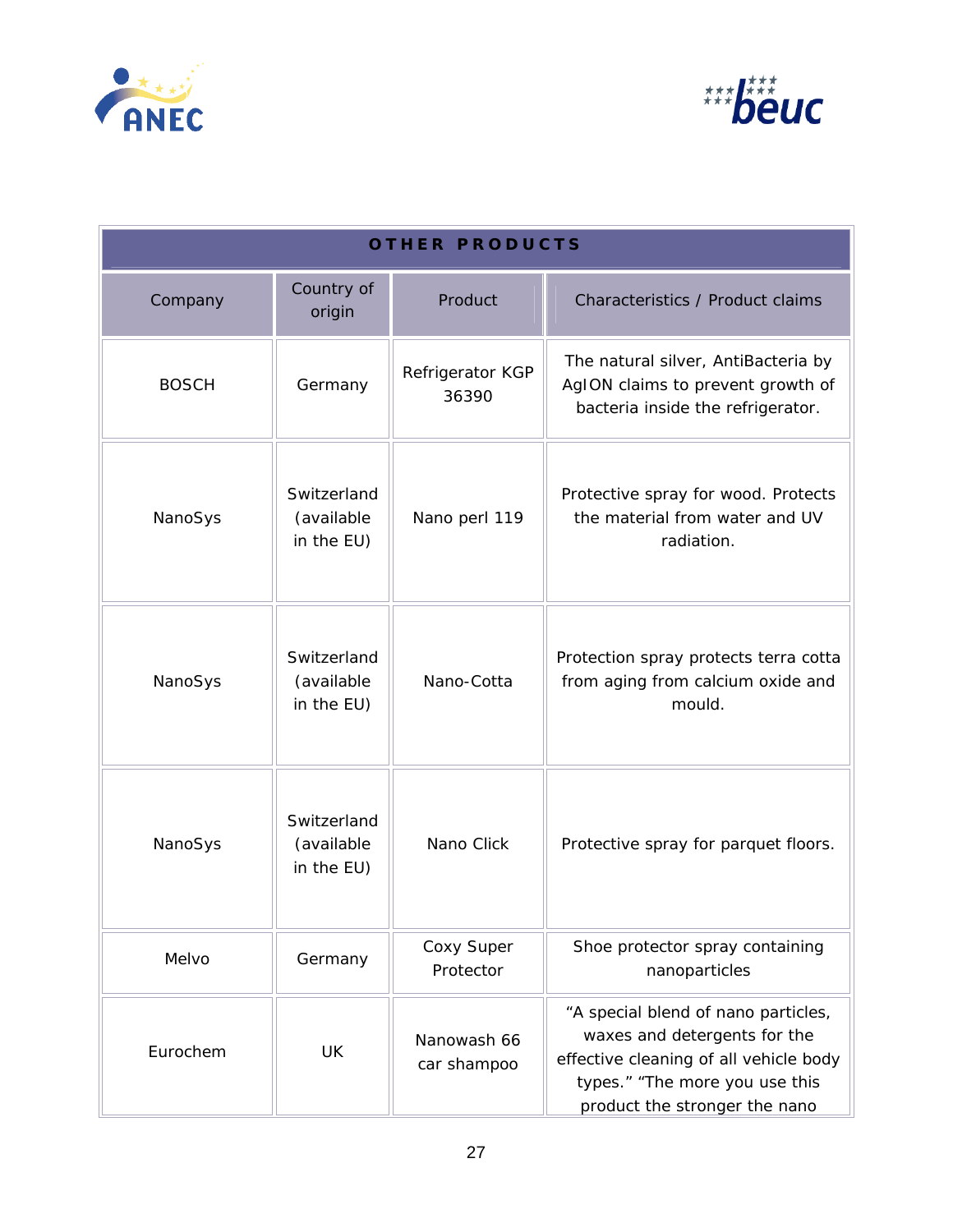



|                        |                                        |                                                   | particle build up on all surfaces"                                               |
|------------------------|----------------------------------------|---------------------------------------------------|----------------------------------------------------------------------------------|
| AgActive               | <b>UK</b>                              | 100% cotton<br>sheet set                          | "Our sheets have been proven to<br>kill over 99% of bacteria including<br>MRSA"  |
| <b>Neff</b>            | <b>UK</b>                              | Refrigerator<br>K5654                             | This refrigerator contains a<br>antibacterial system, Silverclean                |
| Gore                   | <b>USA</b><br>(available<br>in the EU) | Elixir <sup>®</sup> Guitar<br><b>Strings</b>      | Guitar strings coated with microthin<br>nanoweb <sup>®</sup> coating.            |
| Timberland             | <b>USA</b><br>(available<br>in the EU) | Shoes Annapolis                                   | Shoes Agion™ treated footbed to<br>inhibit growth of odour casing<br>bacteria's. |
| Percenta Europe<br>Ltd | Germany                                | Textile protector<br>and window<br>cleaning       | Seals and conserves fabrics and<br>leather, water and dirt resistant.            |
| <b>Babyliss</b>        | <b>UK</b>                              | <b>BaByliss Paris</b><br>Pro 230° Sol-Gel<br>Nano | Hair straighter with<br>nanotechnological coating                                |
| <b>BaByliss</b>        | UK                                     | Pro Sleek expert<br>nano<br>straightener 230      | Hair straighter with<br>nanotechnological coating                                |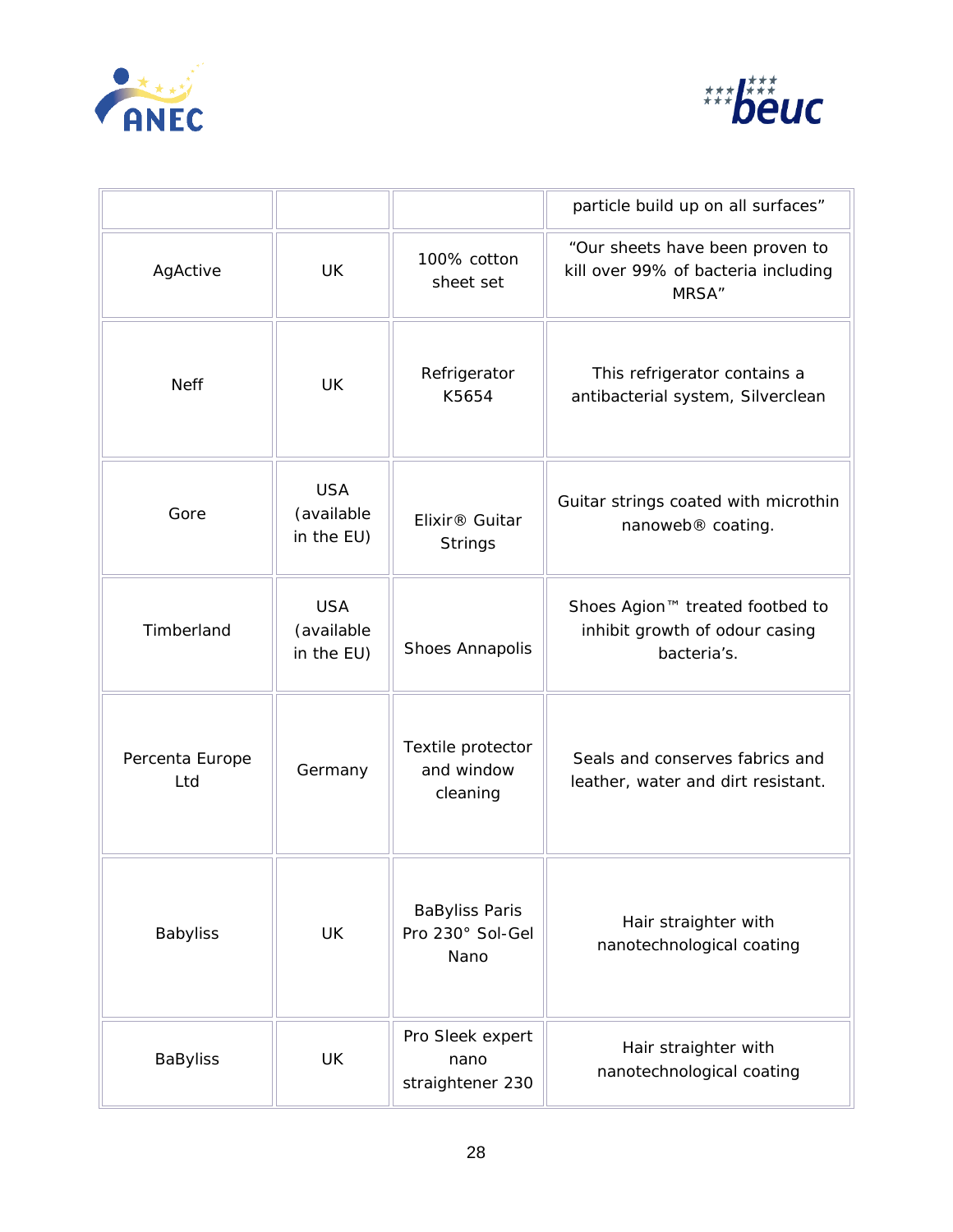



| Deichmann      | Germany                                | Nano Sport<br>Impregnation<br>spray                  | Tiny nano particles are said to<br>protect shoes from wetness and<br>stains.                                                                                                                                                                                                               |
|----------------|----------------------------------------|------------------------------------------------------|--------------------------------------------------------------------------------------------------------------------------------------------------------------------------------------------------------------------------------------------------------------------------------------------|
| Samsung        | UK                                     | Washing<br>Machine Silver<br>Nano WFJ145NS           | Washing machine that claims to<br>sterilize over 650 types of bacteria<br>thanks to its Silver Nano<br><b>Sterilization System</b>                                                                                                                                                         |
| Carter-Wallace | <b>USA</b><br>(available<br>in the EU) | FirstResponse<br>Home<br>pregnancy test              | This home pregnancy test uses gold<br>particles to help the user read tests<br>more easily and get answers earlier                                                                                                                                                                         |
| AgActive       | <b>UK</b>                              | AgActive towel                                       | The cotton towel is treated with<br>SilverSure that is claimed to assure<br>that "the towel stays bacterial and<br>odours free no matter how long<br>between washes".                                                                                                                      |
| Acticoat       | UK                                     | Acticoat<br>Antimicrobial<br><b>Barrier Dressing</b> | Antimicrobial barrier dressings for<br>use over wounds. Uses patented<br>silver technology - SILCRYST<br>Nanocrystalline                                                                                                                                                                   |
| Pilkington     | <b>UK</b>                              | Pilkington Active<br>Self-Cleaning<br>Glass          | A glass coated with photoactive film<br>that claims to clean itself. First<br>because of the organic dirt reacts<br>with daylight and breaks down,<br>secondly, rain that hits it does not<br>form droplets but rather a sheet<br>that cleans the remaining dirt<br>without leaving marks. |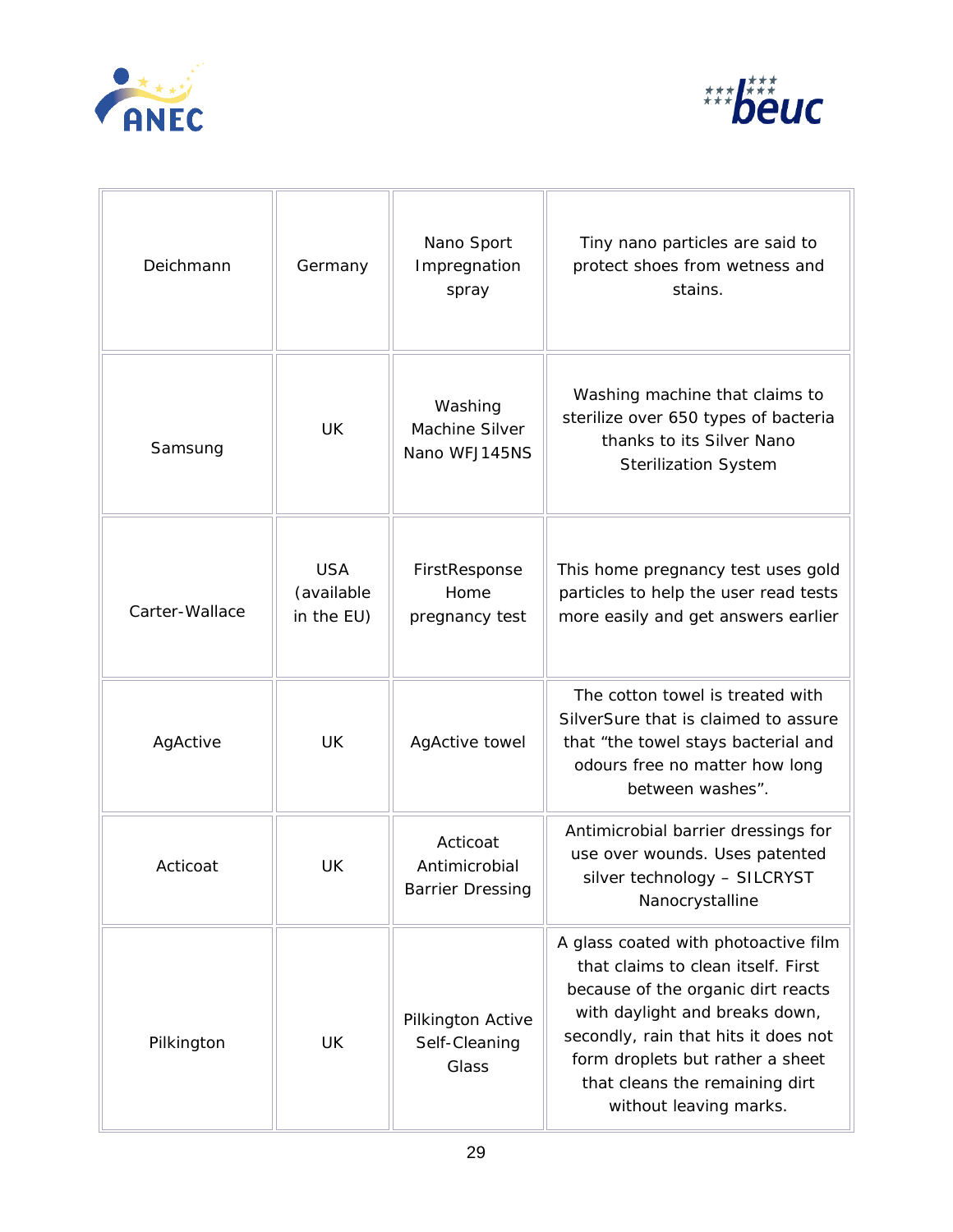



| Apple/Samsung | <b>USA</b><br>(available<br>in the EU) | iPod Nano                                             | Apple's iPod uses a NAND flash<br>memory. This semiconductor<br>manufacturing method has a<br>precision below 100 nm and it is<br>partly due to this that enables the<br>iPod nano's small size.                                                                                        |
|---------------|----------------------------------------|-------------------------------------------------------|-----------------------------------------------------------------------------------------------------------------------------------------------------------------------------------------------------------------------------------------------------------------------------------------|
| Nanotex       | <b>USA</b><br>(available<br>in the EU) | Nanotech<br>Coolest Comfort                           | This fabric manufacturer claims that<br>through nanotechnology each fiber<br>has been fundamentally<br>transformed. This is said to give the<br>fabrics characteristics as balancing<br>body temperature, retains fabrics<br>natural softness and allows fabric to<br>breath naturally. |
| Nigrin        | Germany                                | Window cleaner<br>for cars<br>windowscreen<br>cleaner | The active nanoscaled substances<br>contained is said to make the<br>windows more cleaner                                                                                                                                                                                               |
| Alpina        | Germany                                | AirClean<br>(Indoorcolor)                             | Wall paint with nano titanium<br>dioxide - sold in "do it yourself"<br>shops                                                                                                                                                                                                            |
| Kiwi          | Germany                                | Super Protector                                       | Protects shoes against water using<br>nanoparticles                                                                                                                                                                                                                                     |
| SoleFresh™    | <b>UK</b>                              | SoleFresh™<br>Nano Silver <sup>®</sup><br>socks       | Claimed to prevent foot odour, they<br>prevent athlete's foot, itching,<br>chilblains and heel cracks - which<br>are prone to infection for people<br>with diabetes.<br>Claimed to be non toxic, non<br>allergic, natural and safe.                                                     |
| Emsal         | Germany/                               | Ground-<br>maintenance                                | Household product                                                                                                                                                                                                                                                                       |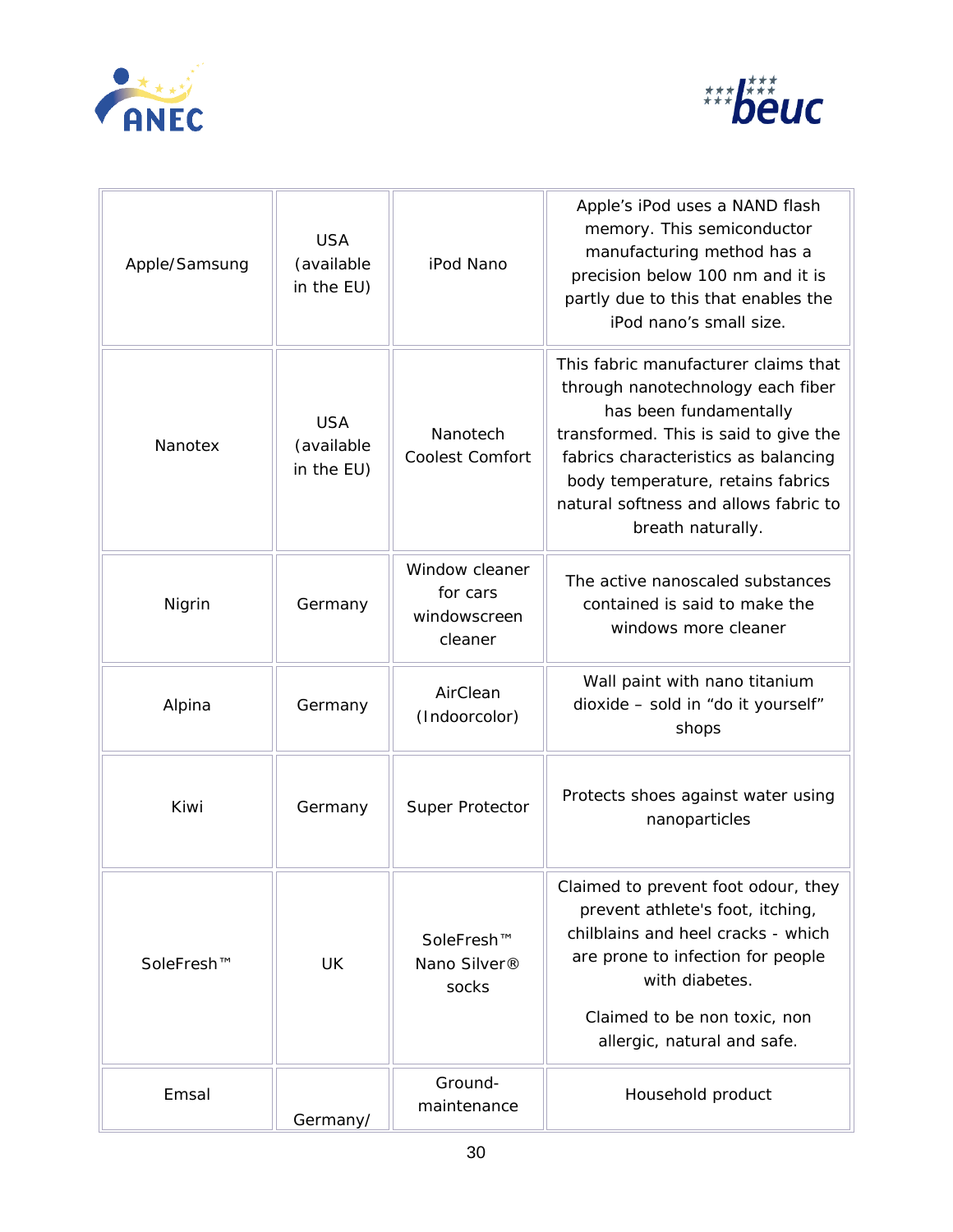



|              | Austria                               |                                                                                  |                                                                                                                                                                                                                           |
|--------------|---------------------------------------|----------------------------------------------------------------------------------|---------------------------------------------------------------------------------------------------------------------------------------------------------------------------------------------------------------------------|
| <b>JUIC</b>  | Australia<br>(available<br>in the EU) | Couga Table<br>tennis racquet                                                    | Nanotechnology in rubber is<br>claimed to make the ball go faster                                                                                                                                                         |
| <b>STIGA</b> | Sweden                                | Hybrid wood<br>table tennis<br>racquet                                           | Uses nanotechnology by carbon<br>nanotubes in the blade                                                                                                                                                                   |
| Sealit Nano  | Sweden                                | Textile and<br>leather<br>conservation<br>(textile och<br>läderkonserverin<br>g) | Nano spray that protects all kinds of<br>textiles such as sofas or clothing.                                                                                                                                              |
| Sealit nano  | Sweden                                | Multi<br>conservation<br>(multikonserveri<br>ng)                                 | Product that protects from dirt and<br>liquids when applied to most<br>surfaces in a household                                                                                                                            |
| Wenko-wenslo | Germany                               | Nano surface<br>protector                                                        | Protects all kinds of garden<br>equipment from dirt and stains.                                                                                                                                                           |
| Wenko-wenslo | Germany                               | Nano stone<br>cleaner                                                            | "Preserve the look of stone surfaces<br>for up to one year with one<br>application of the Nano Stone<br>Cleaner. Simply brush on - no extra<br>cleaning needed." Product offers<br>from the Independent, the<br>Guardian, |
| Lands' End   | UK                                    | Men's no-iron<br>comfort-waist<br>plain front<br>chinos                          | Made with Nano-Tex™ finish that<br>resists spills and wrinkles                                                                                                                                                            |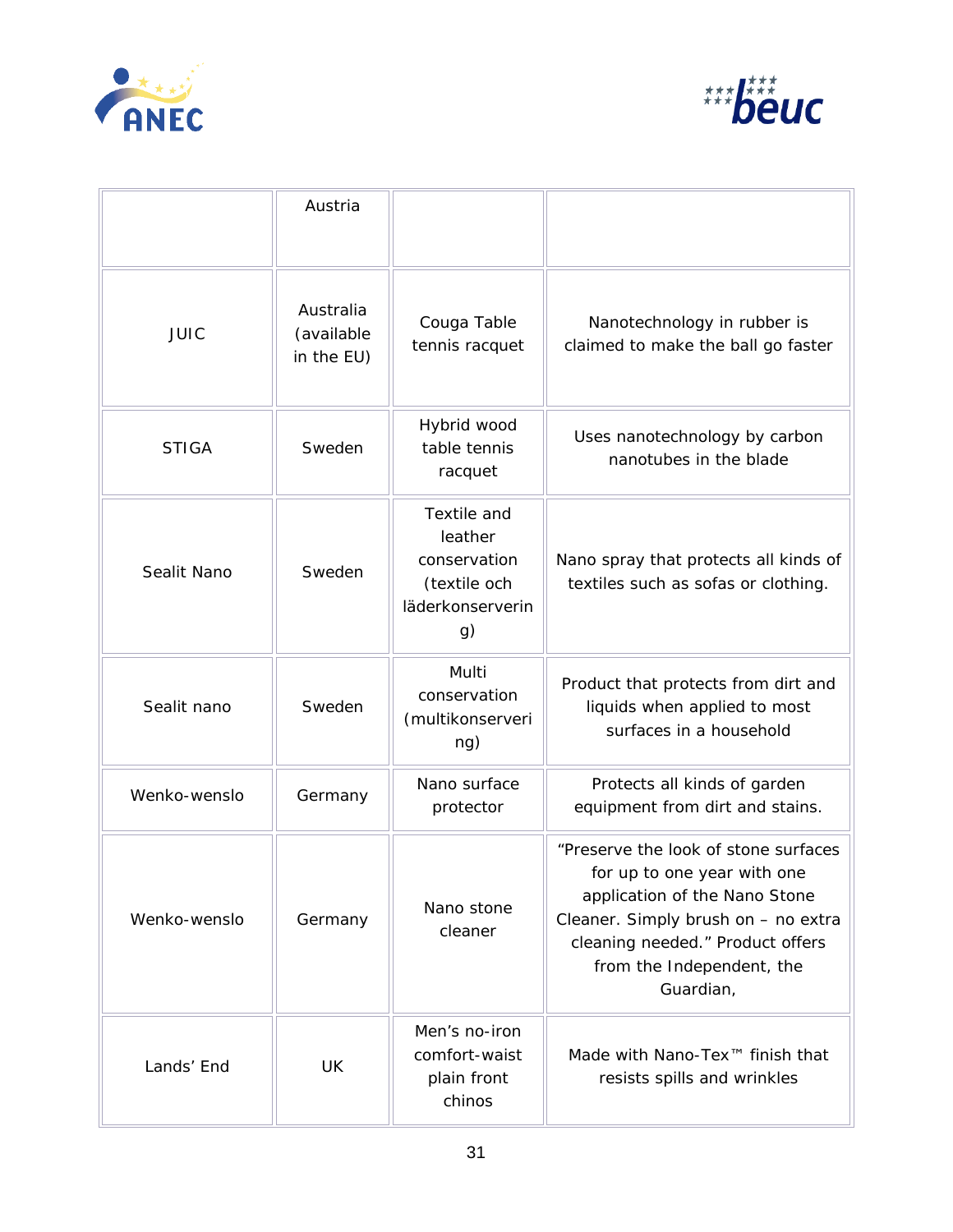



| Sweden<br>Sealit nano | Nano sponge<br>(nanosvamp) | With small pores mixed with normal<br>size ones, this nanosponge is said<br>to be able to even remove chewing<br>gum and paint. |
|-----------------------|----------------------------|---------------------------------------------------------------------------------------------------------------------------------|
|-----------------------|----------------------------|---------------------------------------------------------------------------------------------------------------------------------|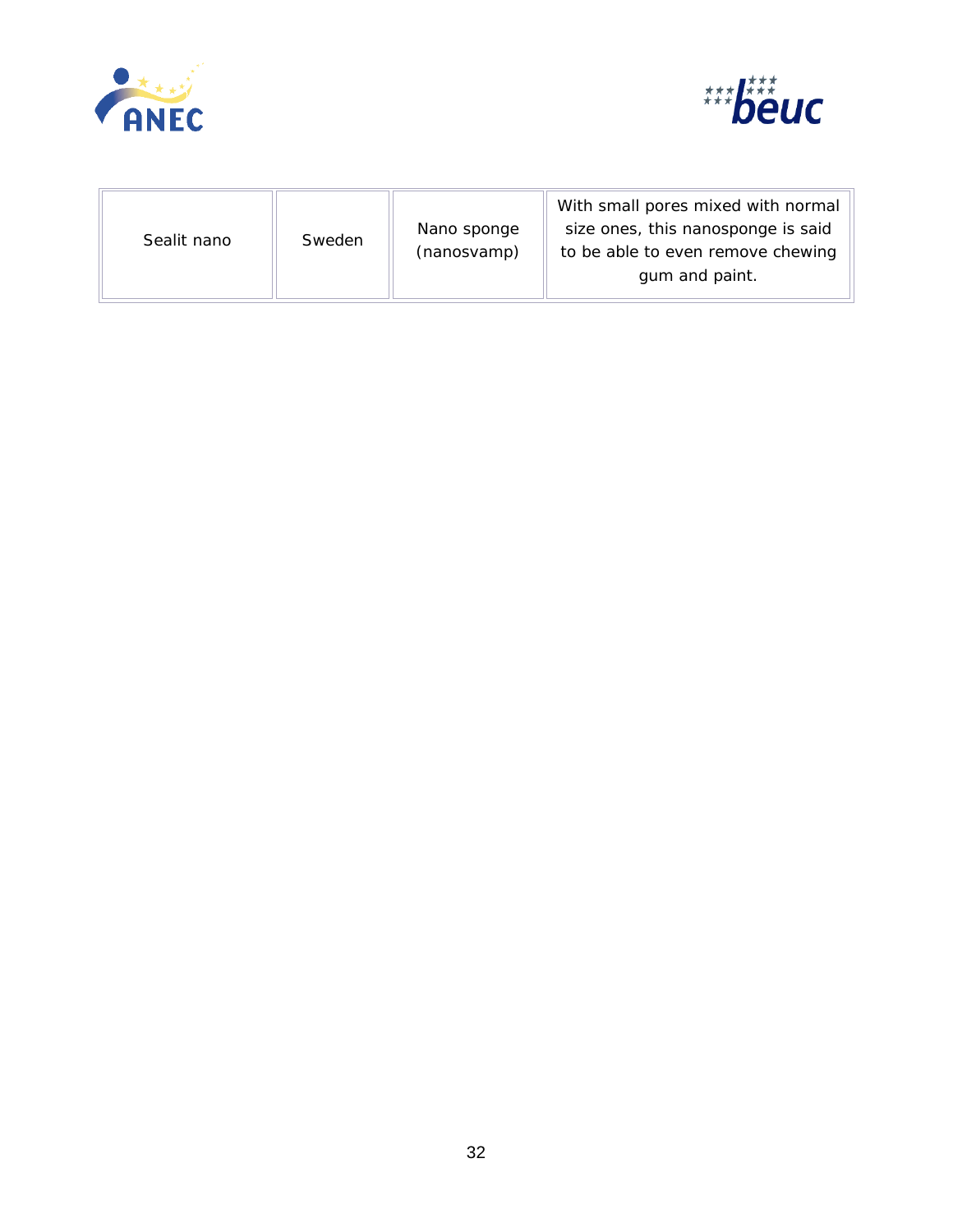



## **Annex II - Consumer perception in Europe (including Switzerland)**

#### In Germany

The Federation of German Consumer Centers (vzbv) commissioned a study last year, "Nanotechnologies: What consumers want to know"[36.](#page-32-0) One result of this study is that 64 of 100 surveyed consumers have a positive approach concerning nanotechnologies. Only five percent of the respondents had a negative approach. Consumers express their intention to buy "nanoproducts" but only if it is clear that the products are safe and information about the risk questions are available. Consumers want to be informed about nanotechnologies and the products. The information being available now is not enough.

While for the vzbv study only 100 consumers were interviewed, another German survey from the Federal Institute of Risk Assessment in 2007 made a representative survey of 1000 consumers. 66 % of the respondents believe that there are more advantages than risks. In general the consumer perception is positive but it depends on the area where nanotechnologies are applied. In the food sector, nanotechnologies have a negative image especially nanoparticles. The negative image does also apply for other application areas with close contact to the human body such as cosmetics, toiletries. The perception is also negative when nanotechnologies are applied to the "military" (because consumers have a negative perception of the military). According the BfR survey most of the consumers (87% of the interviewees) are frightened of negative health effects. In other application areas the consumer perception is positive especially when nanotechnologies pledge technical innovations. Examples for these innovations are improvements in the treatment of diseases or environmental protection, better use of energy resources, more convenience or more security.

#### In the United Kingdom

A Which? survey in October 2008 found that only 45% had heard of the technology $37$ . In November 2007, Which? conducted a citizen's panel<sup>38</sup> to gain a better understanding of consumer reactions. The key issues raised by the panellists were:

<span id="page-32-1"></span>

<span id="page-32-0"></span><sup>&</sup>lt;sup>36</sup> www.vzbv.de<br><sup>37</sup> Which? face to face survey of 877 adults aged 16+ representative of adults in the UK, October 2008.<br><sup>38</sup> Opinion Leader Research conducted a Citizens' Panel on behalf of Which? with 14 members of the

<span id="page-32-2"></span>Panellists were selected broadly to reflect the general public and sat for three days from 29th November – 1st December 2007. The venue was Birmingham University and panellists were recruited from Birmingham and the widerWest Midlands area. Expert witnesses were called upon to explain nanotechnologies, the overall benefits and issues, applications in particular areas (including benefits and issues) and the policies and controls in place. The Panel was overseen by a steering group, with a range of expertise and interests, who advised on the approach, agenda and selection of witnesses (see www.which.co.uk/nanotechnologies for full details)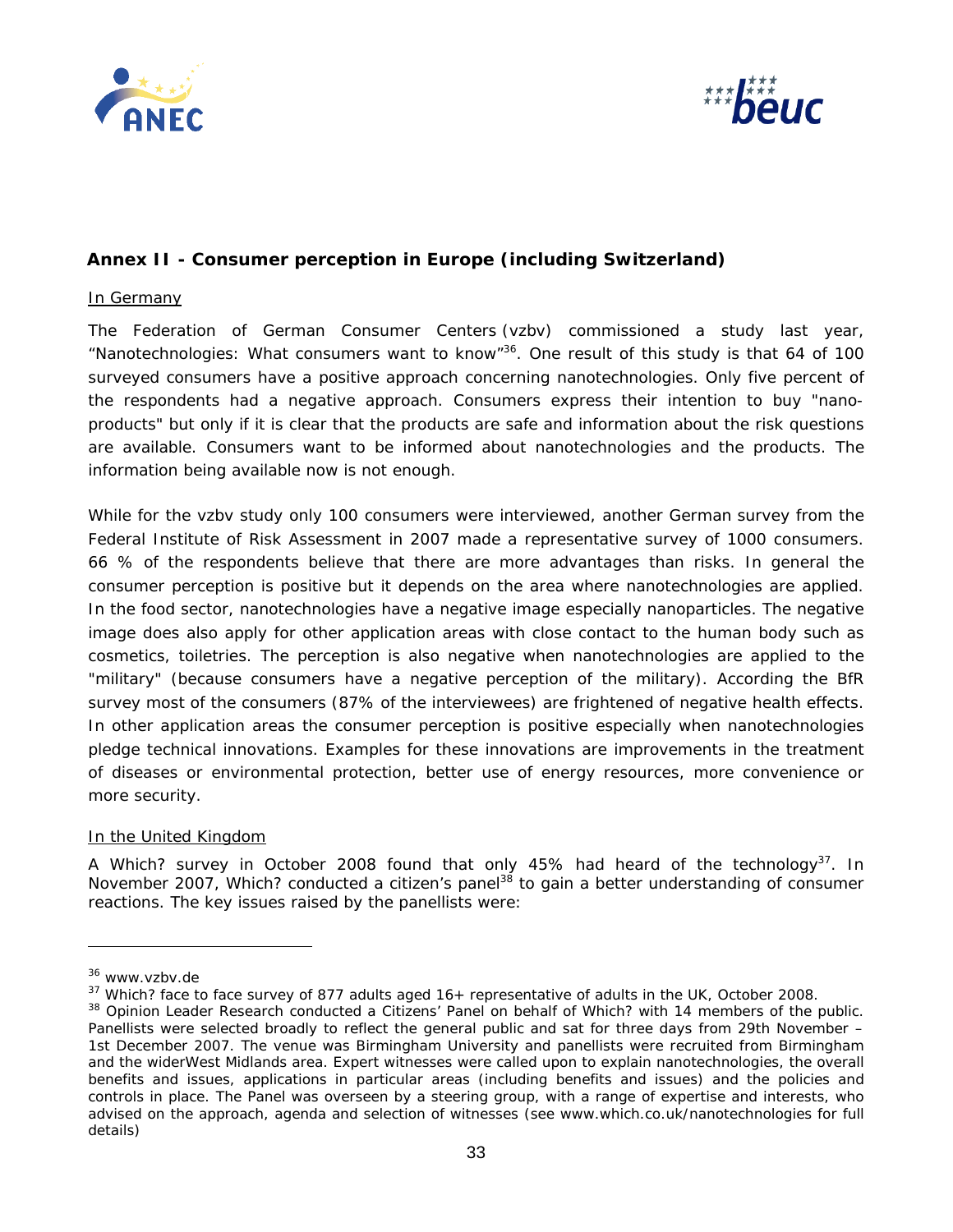



*Safety* – there was concern that there are already products on the market when scientists are uncertain of the safety of the nanomaterials involved.

*Lack of regulation* – There was consensus that self-regulation is inadequate and concern that no regulations specifically to deal with issues raised by nanotechnologies appeared to exist.

*Information* – there were concerns that there are currently no requirements to inform consumers about products using nanotechnologies – but panellists also acknowledged that this information would not be useful unless the public were given broader information.

#### In Denmark

A qualitative survey performed by the Information Centre for Environment & Health in the autumn of 2007 showed that the public is most concerned about inhaling, ingesting, and coming in contact with free nanoparticles, but contamination of the environment is also of concern. The survey also showed that people are more afraid of risks they cannot control.

The public gets most of its knowledge from the media, although they say they do not trust the media as a reliable source for information. They have some trust in government but little trust in industry. The Danish public has the greatest amount of trust in NGO's for reliable information and protection of their interests.

In April 2008, the Danish Consumer Council conducted a nationwide survey aiming to find out the general publics' opinion on nanotechnology. The results were that the Danish population was optimistic about nanotechnology: 73% of the respondents said that they are either positive or very positive about nanotechnology. The survey also showed that people know very little about nanotechnology and that acceptance of nanotechnology varies by application. People say they would be likely to use nanotechnology in medicine and electronics but least likely to use nanotechnology in personal care and food products. The perception of nanotechnology is heavily dependent upon knowledge: interviewees who claimed to be more familiar with nanotechnology had a more positive opinion of it.

#### In Switzerland

The Center for Technology Assessment TA-SWISS organised a publifocus on "Nanotechnologies and what they mean for health and the environment<sup>"39</sup> which ended in December 2006. The findings are that public awareness in Switzerland was very low and that an early social dialogue

<span id="page-33-0"></span>See final report Public reactions to nanotechnology in Switzerland, Nov 2006: [http://www.ta-swiss.ch/a/nano\\_pfna/2006\\_TAP8\\_Nanotechnologien\\_e.pdf; http://www.ta](http://www.ta-swiss.ch/a/nano_pfna/2006_TAP8_Nanotechnologien_e.pdf; http://www.ta) swiss.ch/f/them\_nano\_nafo.html